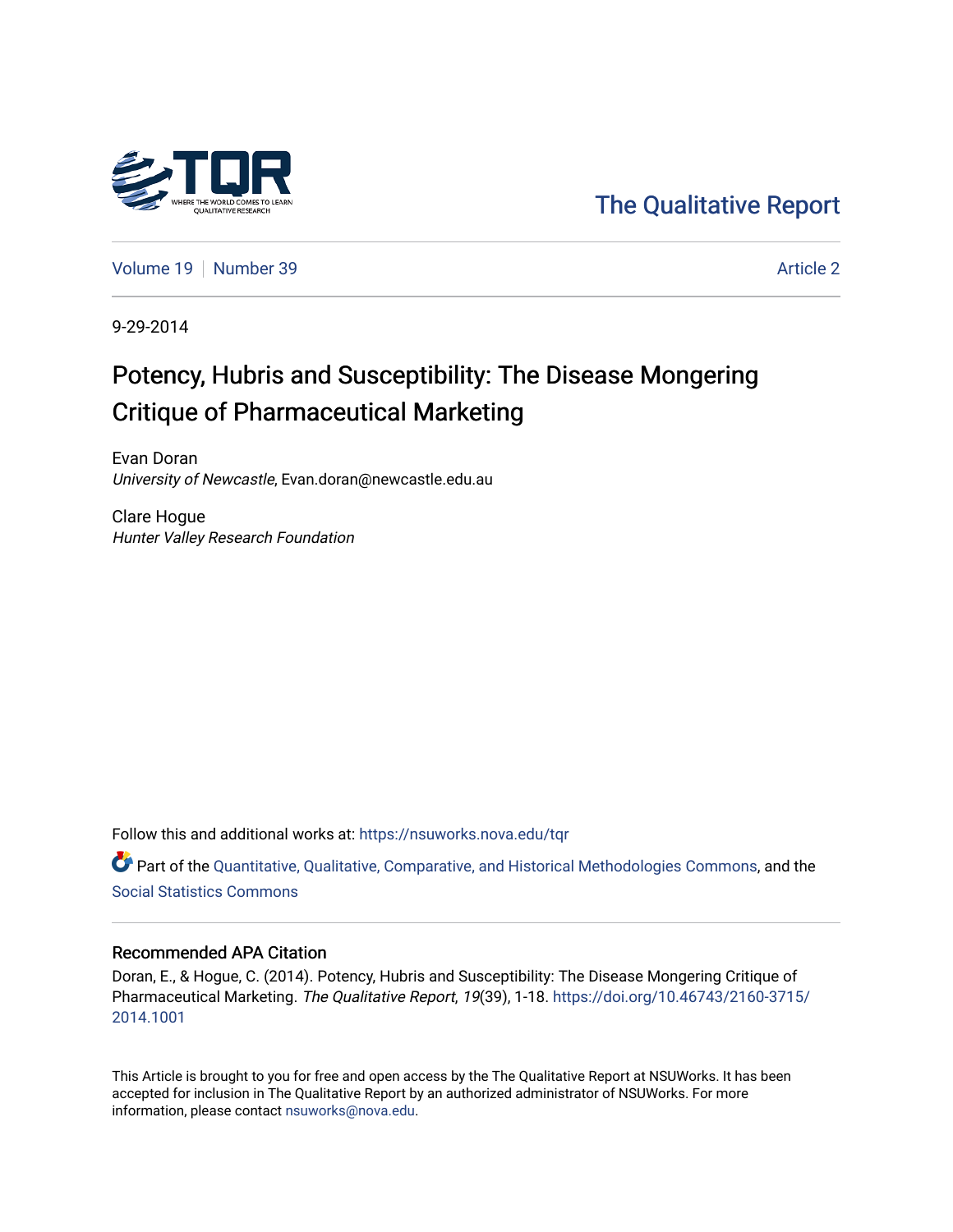# **Qualitative Research Graduate Certificate** Indulge in Culture Exclusively Online . 18 Credits **LEARN MORE**

# Potency, Hubris and Susceptibility: The Disease Mongering Critique of Pharmaceutical Marketing

# Abstract

The phrase "disease mongering" has become a prominent feature of the wider critique of pharmaceutical marketing. Disease mongering refers to drug companies' involvement in informing the lay public and health professionals about the illnesses targeted by their products. Typically, drug promotion is claimed to intentionally distort perceptions of the seriousness or treatability of disease or condition to sell drugs. The main concern is that drug promotion results in excessive drug demand. "Disease mongering" is clearly aimed at drug companies, however, the phrase reaches further and extends to us all with its often implicit critical commentary on contemporary social life. In this report, describe the results of an interview study with critics of pharmaceutical marketing. We explore what disease mongering implies or assumes about the contemporary world, particularly the doctors and consumers who inhabit it, and why such a critique is considered necessary. The potency of the drug promotion, the hubris of doctors the susceptibility of consumers were the main themes interpreted in the data. The disease mongering critique can be seen as part of a more general critique of the processes of "biomedicalisation" and "pharmaceuticalisation."

# Keywords

Disease Mongering, Pharmaceutical Marketing, Biomedicalisation, Pharmaceuticalisation, Grounded Theory

# Creative Commons License



This work is licensed under a [Creative Commons Attribution-Noncommercial-Share Alike 4.0 License](https://creativecommons.org/licenses/by-nc-sa/4.0/).

# Acknowledgements

Declaration of conflicting interests: The author(s) declared no potential conflicts of interest with respect to the research, authorship, and/or publication of this article.

Funding: The author(s) disclosed receipt of the following financial support for the research for this article: Australian Research Council Discovery Project Grant (0877633).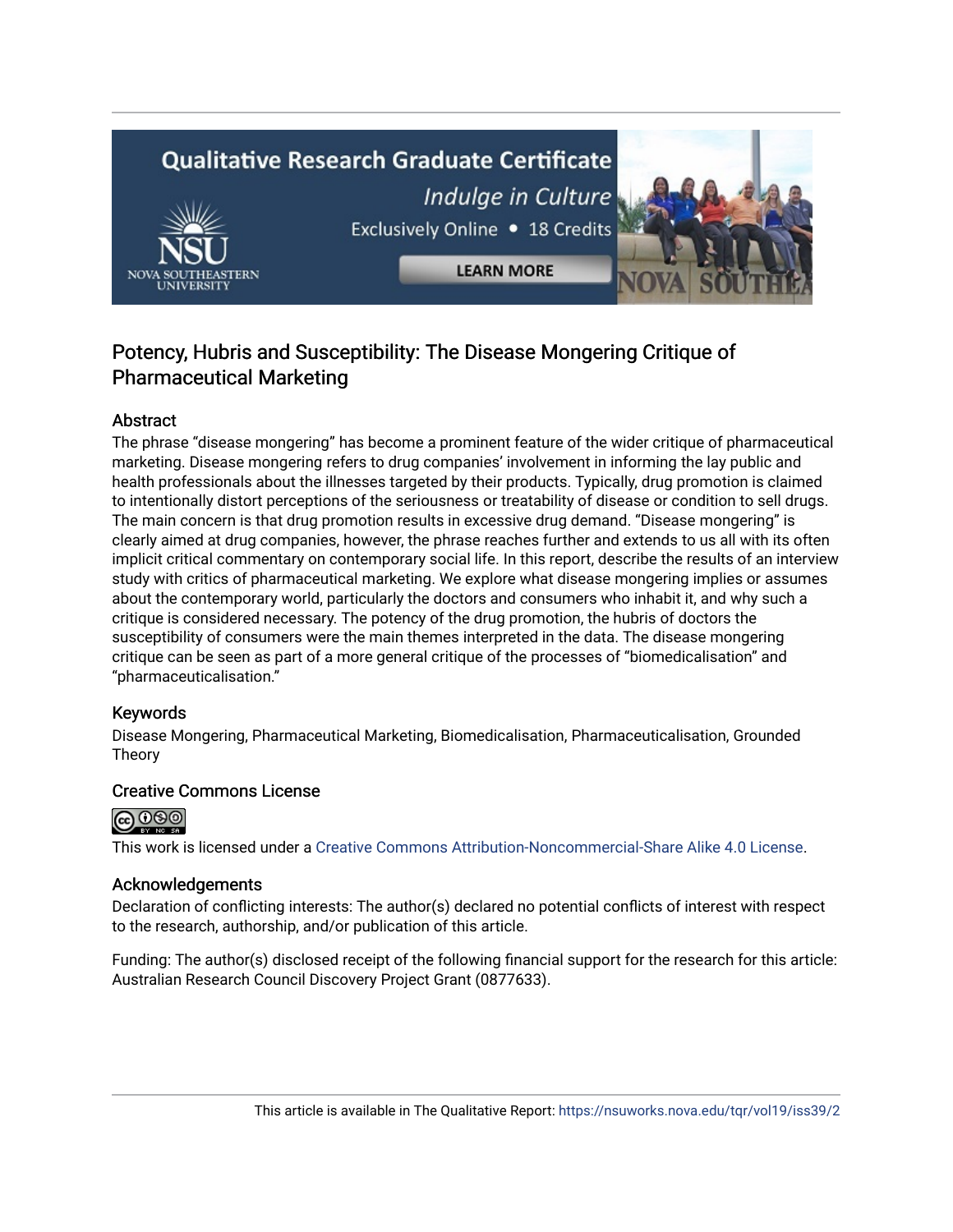# **Potency, Hubris, and Susceptibility: The Disease Mongering Critique of Pharmaceutical Marketing**

Evan Doran

University of Newcastle, New South Wales, Australia

Clare Hogue

Hunter Valley Research Foundation, Newcastle, New South Wales, Australia

*The phrase "disease mongering" has become a prominent feature of the wider critique of pharmaceutical marketing. Disease mongering refers to drug companies' involvement in informing the lay public and health professionals about the illnesses targeted by their products. Typically, drug promotion is claimed to intentionally distort perceptions of the seriousness or treatability of disease or condition to sell drugs. The main concern is that drug promotion results in excessive drug demand. "Disease mongering" is clearly aimed at drug companies, however, the phrase reaches further and extends to us all with its often implicit critical commentary on contemporary social life. In this report, describe the results of an interview study with critics of pharmaceutical marketing. We explore what disease mongering implies or assumes about the contemporary world, particularly the doctors and consumers who inhabit it, and why such a critique is considered necessary. The potency of the drug promotion, the hubris of doctors and the susceptibility of consumers were the main themes interpreted in the data. The disease mongering critique can be seen as part of a more general critique of the processes of "biomedicalisation" and "pharmaceuticalisation." Keywords: Disease Mongering, Pharmaceutical Marketing, Biomedicalisation, Pharmaceuticalisation, Grounded Theory*

# **Introduction**

Disease mongering is a pejorative term used by critics to refer to (patent rather than generic) drug companies' involvement in informing the public and professionals about the illnesses targeted by their products (Applbaum 2006; Healy, 2004, 2006; Heath 2006; Moynihan & Cassells 2005; Moynihan, Doran, & Henry 2008,). Typically, a drug company is accused of misshaping perceptions of a disease or condition, or more pertinently, the perception of what is "normal" and what is not and what therefore should be treated (Angell 2004; Buckley, 2004; Caplan & Elliot 2004; Mintzes, 2006; Moynihan, 2002, Moynihan, Heath, & Henry 2002; Triggle 2005). Critics' main concern is that the marketing or "branding" of a condition creates excessive drug demand – with many people using a drug that they don't need, won't help them or could even make things worse (Heath, 2005, 2006; Mansfield, 2006, Moynihan & Cassells 2005; Moynihan & Henry, 2006).

Disease mongering has been defined as "extending the boundaries of illness" (Moynihan, Doran, & Henry, 2008) and may involve the pathologising of normal human variation, the depiction of risk factors as diseases or the invention of a new disease (Brody & Light, 2011; Grob, 2010; Meyer, 2003; Moynihan, Heath, & Henry, 2002; Payer, 1992). Critics cite numerous examples disease mongering involving conditions that used to be viewed as inconveniences, as a normal part of the aging process or social issues rather than diseases (Dear & Webb 2007; Moynihan, 2002, 2010; Moynihan & Cassells 2005; Moynihan, Heath, &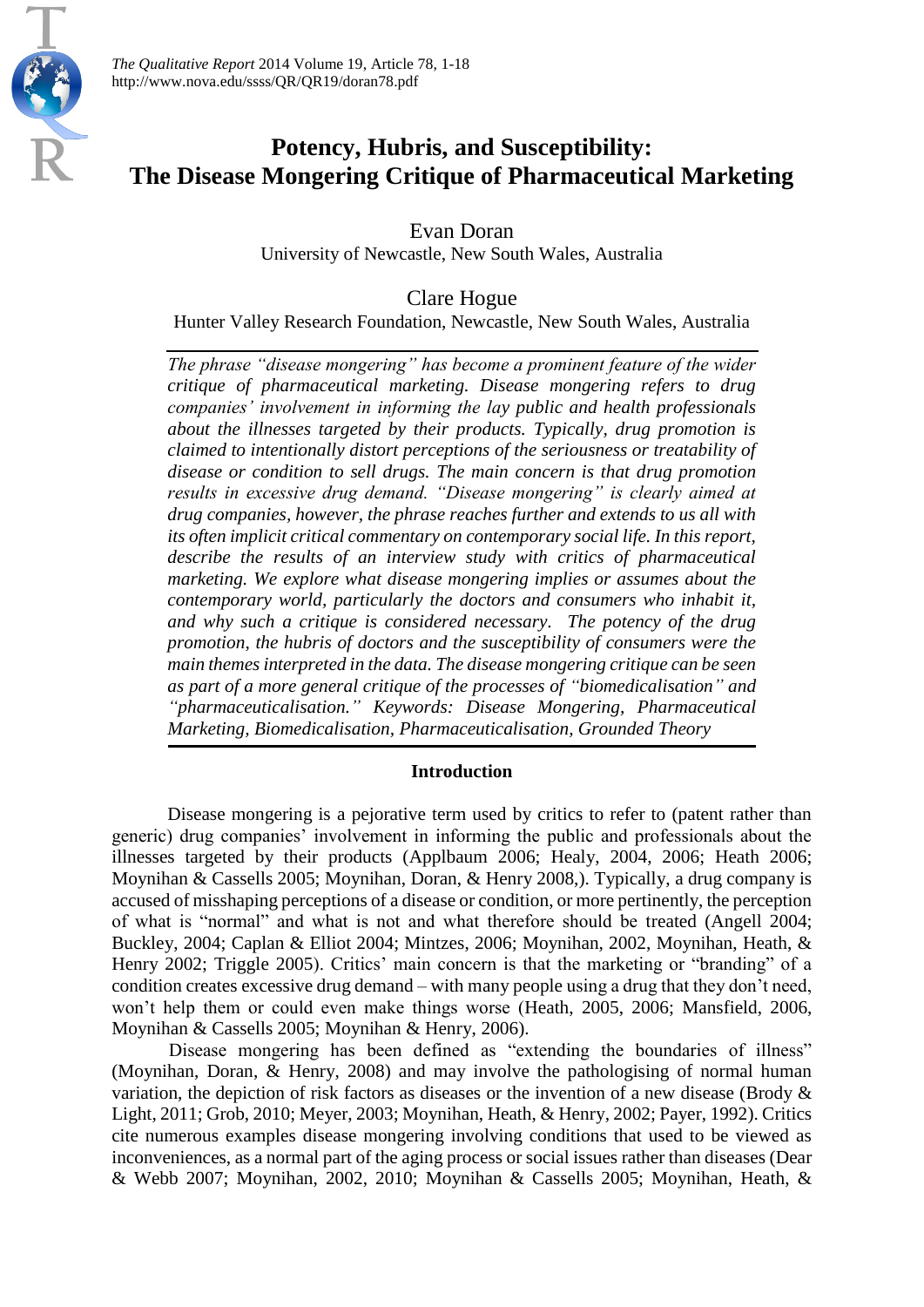Henry, 2002; Moynihan & Henry 2006). These include: mild forms of depression and anxiety, ADHD, social anxiety disorder, intermittent explosive disorder, attention deficit disorder, irritable bowel syndrome, restless legs, low bone mineral density, hypercholesterolemia, erectile dysfunction, pre-diabetes, prehypertension, premature ejaculation and female sexual dysfunction (Brody & Light 2011; Halasz, 2004; Hartley, 2006; Mintzes, 2002; Moynihan, 2003; Tiefer, 2006, 2007; Woloshin & Schwarz 2006).

Critics do not deny the existence of these disorders, the severity of symptoms or the value of medical treatment for many sufferers. What is argued is that each reflects a problematic widening of disease definitions that ultimately enables and legitimises medical intervention for as many people as possible (Alonso-Coello, Garcia-Franco, Guyatt, & Moynihan, 2008; Barbui & Tansella 2005; Doran & Henry, 2008; Herxheimer, 2003; Medwar, 2001; Verdous & Cougnard, 2003). Expanding the reach of a condition is problematic where it creates unwarranted concern (Heath, 2006), unnecessary use of medical services and technologies (Moynihan & Cassells, 2005), wastes resources on trivial lifestyle conditions or risk factors (Lexchin, 2001) at the expense of more serious diseases (Freemantle & Hill, 2002; Heath, 2005; Mintzes, 2006; Moynihan, Heath, & Henry, 2002) unnecessary patient exposure to risk; and the narrowing of treatment options to saleable products (Moncrieff, Hopker, & Thomas, 2005; Lexchin, 2006; Tiefer, 2007; Tracey, 2004; Woloshin & Schwarz 2006). The potential to prompt excessive use of medicines makes disease mongering a significant public health problem (Buckley, 2004, Moncrieff, Hopker, & Thomas 2005).

Although a relatively new idea in public discussion about pharmaceutical demand and public health, "disease mongering" has gained considerable currency (Moynihan, Doran, & Henry, 2008). Disease mongering frequently appears in commentary on pharmaceutical marketing in the popular news media (commonly "scare-quoted" or italicised) but is particularly prominent in the medical and public health professional media. Disease mongering has been the subject of an academic conference and the theme issue of high impact medical science journal (PLoS Medicine, 2006). The phrase has been discussed in the pages of the New York Review of Books (Angell, 2004) and has significant internet presence through Wikipedia and in the commentary of numerous blogs. There is some evidence that disease mongering has become something more than a handy journalistic trope. The prominence given to disease mongering in the conclusions of a UK Parliamentary inquiry (House of Commons, 2005) suggest significant conceptual traction.

To help illustrate the concept of disease mongering and the traction it has gained, we draw the reader's attention to an artistic parody of drug promotion (see Figure 1). In 2007, New York's Daneyal Mahmood Gallery exhibited "Havidol" a work consisting of faux advertisements for a fictional prescription drug for an equally fictional condition – Dysphoric Social Attention Consumption Deficit Anxiety Disorder. The Havidol (have-it-all) parody generated extensive international public attention for both the artist, Australian Justine Cooper, and the target of her satire – pharmaceutical promotion and disease mongering. The glossy, attractive advertisements of the exhibition are notable for not only capturing the slick and persuasive presentation of drug advertising but for artfully voicing the critique; drug promotion sells the sickness as well as the (putative) remedies.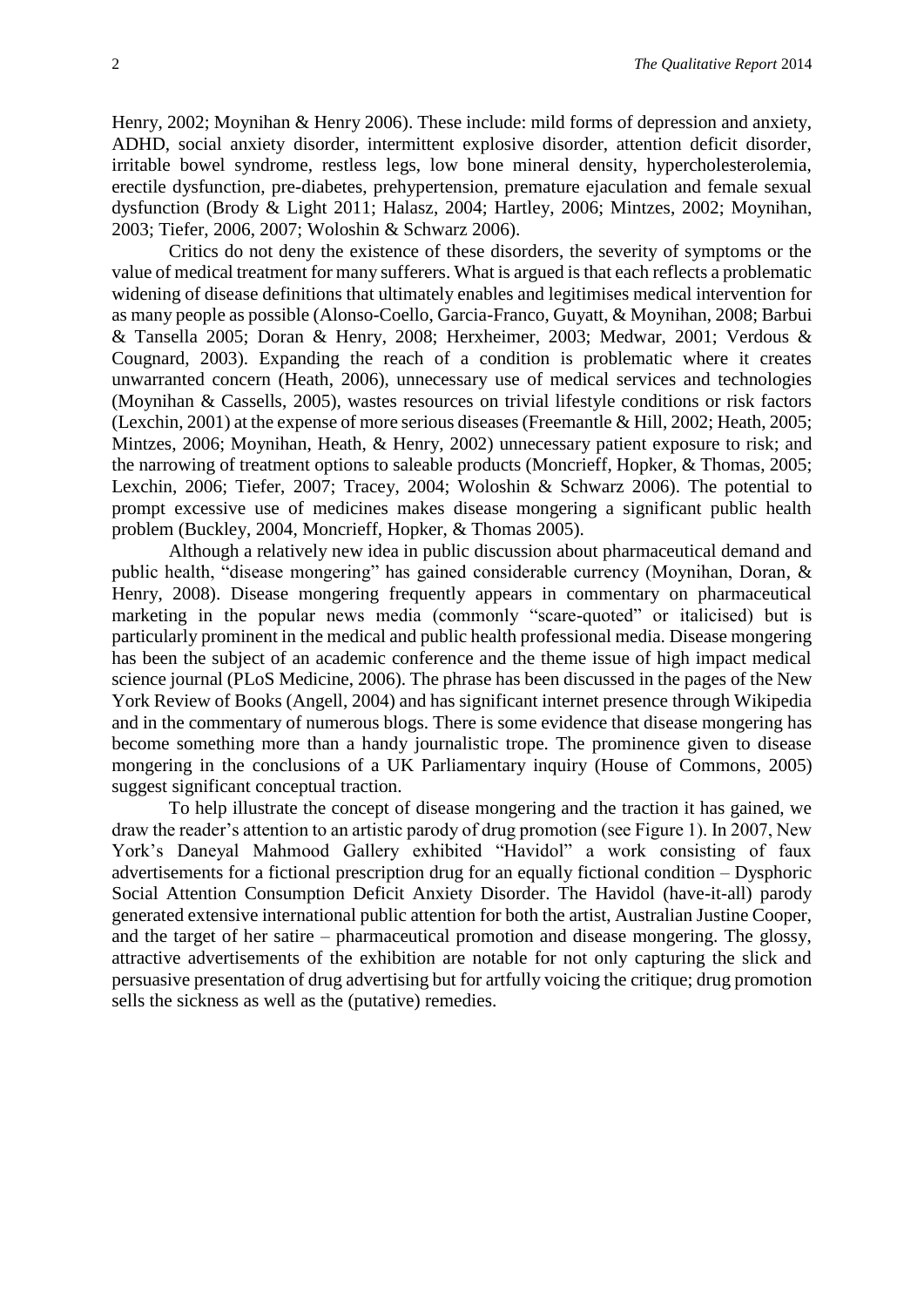

Figure 1 [\(http://www.havidol.com/](http://www.havidol.com/) reproduced as 'fair use')

The Havidol parody is an artist's impression of drug promotion and a commentary on the role of medicines in contemporary social life. However, the art work also shows an element of the disease mongering critique that is often left implicit in academic writings. While the Havidol parody, like the wider disease mongering critique, is clearly aimed at drug companies, the artist made it clear that the parody extends to us all and the "culture of consumerism" and pursuit of "a life without pain, only gain" (Mahmood, 2007). The caption "When more is not enough" suggests that the seller is pitching to a grasping public, never satisfied, always wanting more.

The published disease mongering literature mostly consists of the descriptive reports and critical commentary on cases of (alleged) disease mongering; cases of aggressive product promotion and general critiques of pharmaceutical promotion. These reports and commentaries often make a limited reference to contemporary cultural and political economic conditions and the kind of people that we have become. In focussing on the marketing activities of drug companies, claims about consumers and their medicine related behaviours are left indistinct, although like the Havidol parody, somewhat negative.

As part of a larger study looking at the regulation of pharmaceutical promotion, we wanted to explore how critics of drug promotion conceptualise consumers and contemporary medicine use. Rather than rely solely on the published literature, we supplemented our review by interviewing some of the authors of the disease mongering critique. In this report we use critics' extempore description and explanation of disease mongering to develop a theoretically cogent interpretation of what disease mongering implies or assumes about the contemporary world, particularly the doctors and consumers who inhabit it, and why such a critique is considered necessary.

## **Study Context**

Our interest in disease mongering arose from our general research interest in Australia's pharmaceutical regulatory arrangements particularly those policies aimed at influencing consumer behaviour, for example, Australia's system of universal pharmaceutical insurance (the Pharmaceutical Benefits Scheme) and its cost sharing requirements. As health social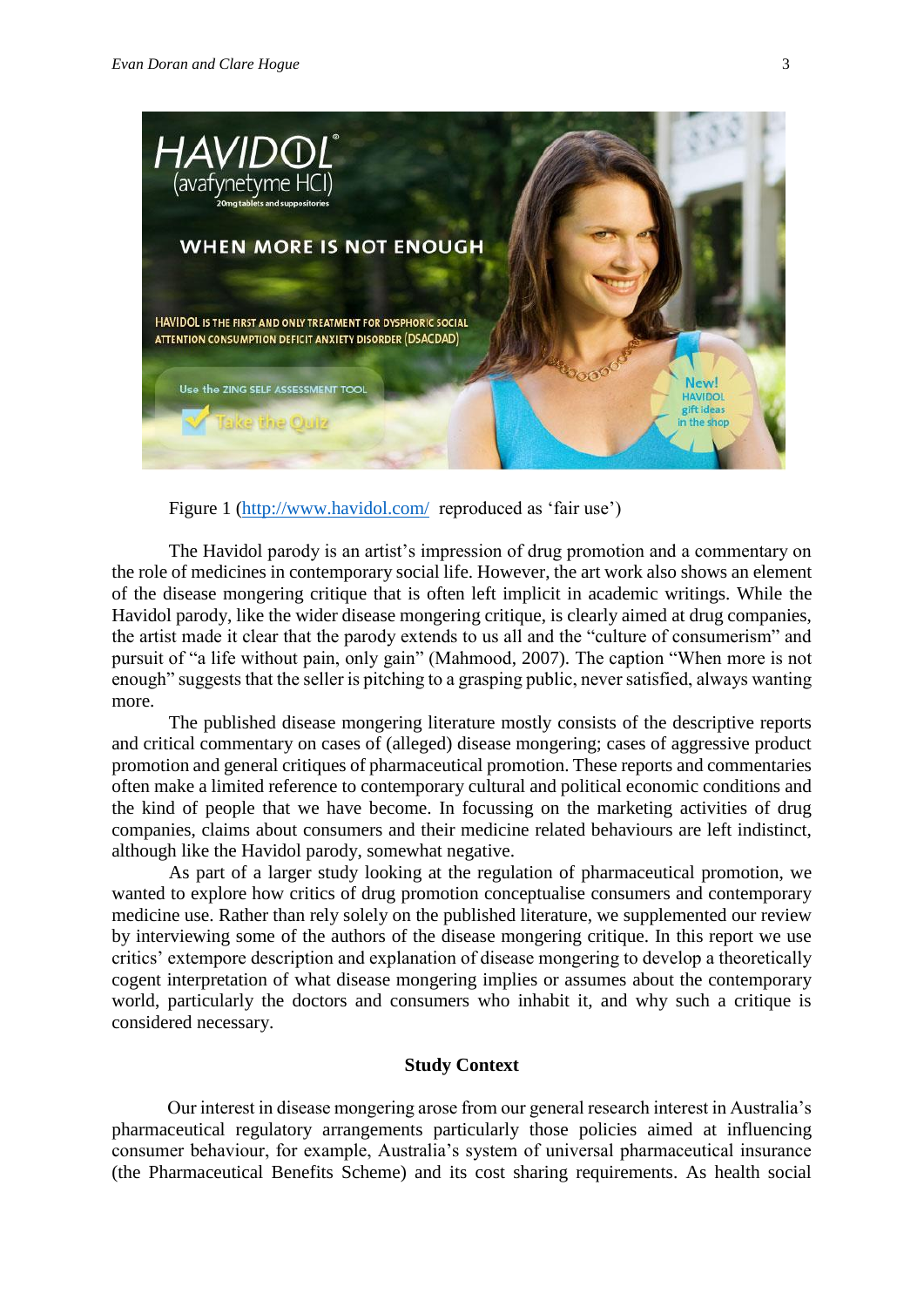scientists our research presupposes that consumer oriented pharmaceutical regulation is importantly connected to how consumers are *believed* by regulators to act in regard to medicines. This reflects a basic sociological premise that our understandings and values give us all, policy makers as well as consumers, our reasons for action.

In this study we undertook to more closely examine some of the claims that are made about consumers; in how consumers are presumed to behave, or to put in social scientific terms, how consumers are *constructed* as medicine users. Disease mongering, which had become a prominent element in discussion of Australia's drug promotion policy, provided our entry point to exploring the ideas about consumers and their prescription medicine related behaviours. Ideas such as disease mongering make (or refer to) important empirical, normative and material claims about the world and how people think and behave. Our investigation starts with scrutiny of the labelling itself and by talking to the critics who use the phrase, gain a better understanding of the criticism and its claims.

#### **Methods**

An interview study was undertaken with analysis of the data following the techniques of grounded theory (the version developed by Strauss & Corbin, 1998), such as coding and constant comparison to identify and relate emergent themes. Our choice of approach was pragmatic, with grounded theory offering a well-developed interpretive methodology for systematic qualitative analysis. Our analysis does not represent the fullest expression of grounded theory; we did not attempt to develop a novel, inductive theory from our data. While some grounded theory researchers emphasise conclusions being inductively drawn from the data, it does not exclude developing explanations by articulating insights drawn from new empirical studies with existing theoretical positions, in this study the theoretical concept of pharmaceuticalisation.

The project received ethics approval from Human Research Ethics Committee at The University of Newcastle (approval number H-2008-0071).

We wanted to talk to authors who had published, presented or publicly commented on pharmaceutical promotion and disease mongering. A list of potential participants was drafted using existing published literature and current contacts. The literature search involved searching for the key search term 'disease mongering' in Medline, PreMed, Embase, Psycinfo, CINAHL and Scopus databases. Relevant literature was also found through the reference lists of relevant books and journal articles. As one prominent and much published commentator on disease mongering was associated with the research team, this individual was excluded from participation.

We contacted potential participants via email, providing them with an outline of the study and an invitation to participate. All of those we contacted agreed to be interviewed. Once the participant had returned a signed consent form, a time for the interview was arranged. The consent form indicated that the participant's personal information would remain confidential to the researchers.

We interviewed 18 authors, academics and activists (many all three) who had either written on disease mongering or were recommended to us by someone who had. The Interviewees were located in the Asia, Australia Canada, Europe, the United States and the United Kingdom. We ceased recruiting new participants at the point that we believed we had reached 'redundancy' i.e. limited new and relevant information would be likely to emerge from further interviews.

We conducted the interviews by telephone or via Skype. We digitally recorded all interviews with the permission of the participants and verbatim transcribed the recordings as soon as possible after the interview. We used a schedule of general topics (phrased as open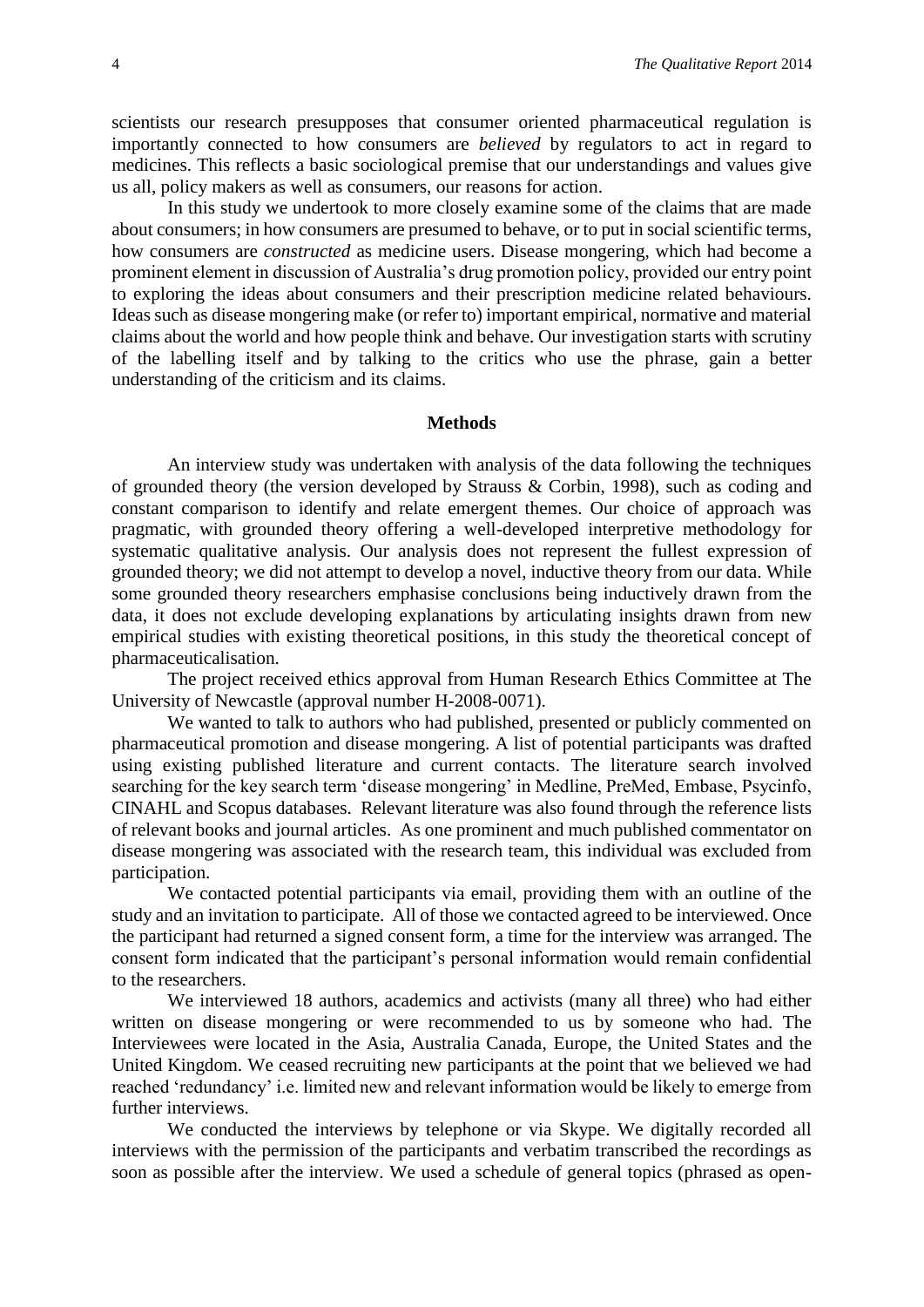ended questions) to be covered in the course of the interview, for example: How would you define disease mongering? Why does disease mongering happen? How does disease mongering differ from the 'legitimate' raising of disease awareness by the pharmaceutical industry? What are the consequences of disease mongering? Is disease mongering always effective?

As relevant topics and questions were broached by either the interviewer or the participant, we asked probing questions to elicit further detail and clarification (Rice & Ezzy, 1999). At the conclusion of each interview, our understanding of the interviewee's views was reflected back to the interviewee as a rudimentary check on validity. Interviewees were encouraged to advise if anything had been misunderstood, misinterpreted or overlooked (Rice & Ezzy, 1999).

Our analysis of the data involved a process of conceptual categorisation, similar to the techniques applied by "grounded theory" advocates such as Strauss and Corbin (1998) and Clarke (2003). The analysis was an interpretive and iterative process of identifying and grouping ("coding") concepts that constitute the descriptions and explanations of disease mongering and associated phenomena. Concepts that are interpreted as significant within and across texts are analysed, compared and possibly further categorised at a higher level of abstraction, in this study as themes. Our conceptual categorisation was developed with reference to a more general interpretative framework "pharmaceuticalisation."

The steps taken to strengthen the credibility of our analysis followed the guidelines provided by grounded theorists (Charmaz, 2006; Corbin & Strauss, 2008). We interviewed informants active in pharmaceutical promotion debates and intimately familiar with the concept of disease-mongering and the marketing practices it critiques. Our interview guide was wideranging and flexible with interviewees free to move the discussion in any direction they felt was relevant and interesting. At the conclusion of each interview, our understanding of the interviewee's views was described to the interviewee allowing him or her to clarify of correct.

Data coding was undertaken by each of us independently reading and categorising the interview data, comparing and discussing interpretations and developing a coding scheme. We then applied the coding scheme independently to all interviews with frequent checks for consistency. We regularly met to discuss the results the concepts and themes emerging from our coding and memo-ing. We extensively revisited the interview data to apply new codes and confirm our developing interpretation. We took care to be reflexive, with our interviewing and our interpretation of the data being accompanied by us reflecting on and discussing our present understandings and how these might influence our questions and findings.

The Results section of our report contains numerous segments of data, i.e. quotes from the interviews, to illustrate concepts and themes and allow the reader to follow, assess and evaluate our interpretation of interviewee's descriptions and explanations of disease mongering.

#### **Results**

The results detail some of the common descriptive features of the accounts – how disease mongering is defined, how interviewees characterised each of the major actors and contemporary political, economic and cultural circumstances. We first present how interviewees define disease mongering and then present the three main themes from our analysis – the potency of pharmaceutical marketing, the hubris of doctors and the susceptibility of consumers. These themes represent the main axes of interviewee's explanations for the problem of disease mongering and why policy and regulation of drug promotion should better account for it.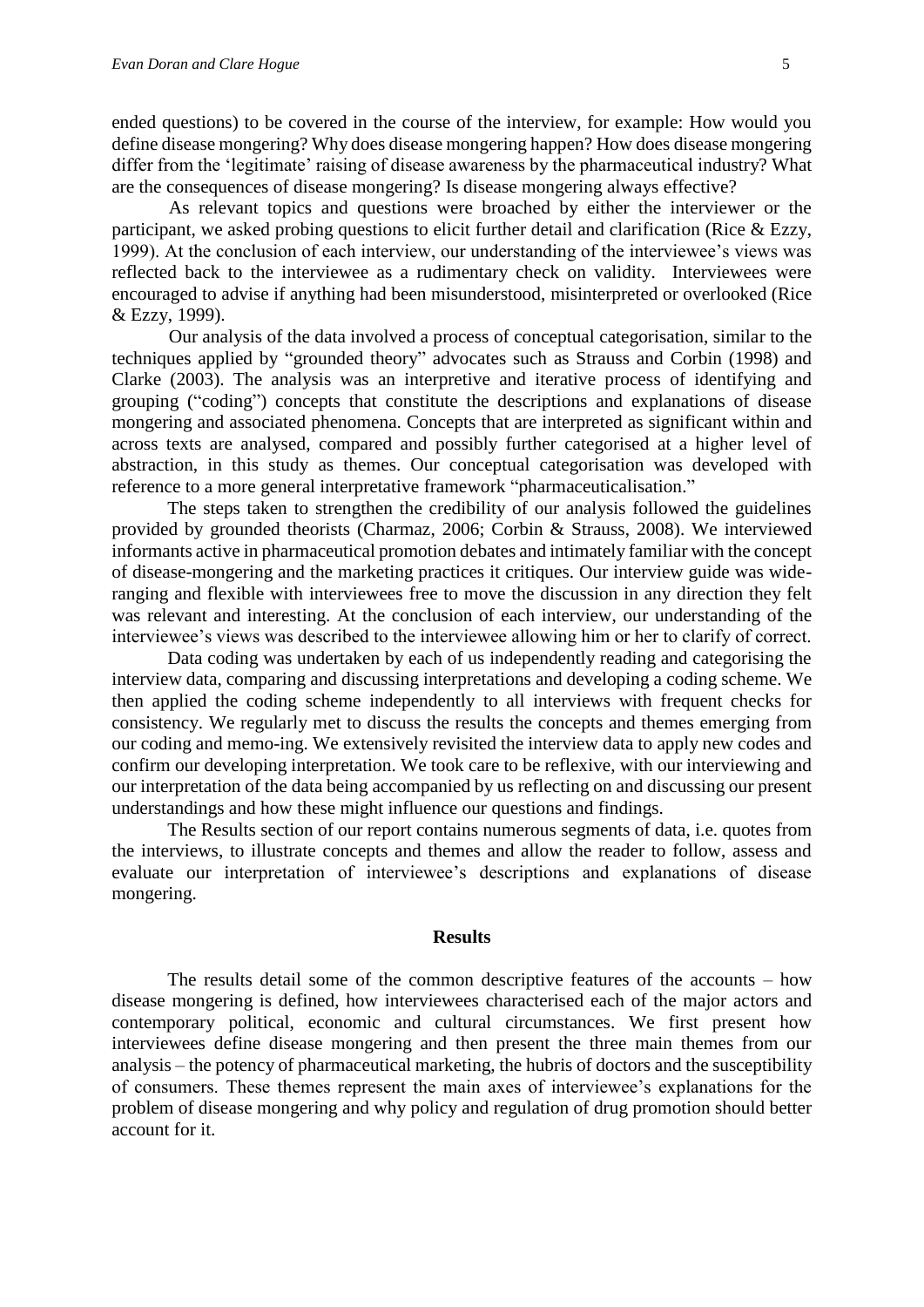#### *Defining Disease Mongering*

There [will always be] death and suffering and there will always be people offering to alleviate it. Some of it will be good some of it will be nonsense but most of it will be lucrative.

All of the interviewees described disease mongering as an increasingly prominent element of the "nonsense" frequently involved in selling medicines. The interviewees claimed that almost any 'ill defined' but measurable physical or mental state presents an opportunity for a drug manufacturer to start "pushing the boundaries of a diagnosis" or for "creating diseases or magnifying the importance of diseases." Depression, anxiety, shyness, attention deficit disorder, irritable bowel syndrome, restless legs, osteoporosis, erectile dysfunction, premature ejaculation, female sexual dysfunction, hypertension, pre-menstrual syndrome, high cholesterol, menopause, insomnia, pre-hypertension, pre-diabetes, over-active bladder, baldness – were all cited as examples of physical and mental states that had been subjected to "nonsense" and mongered.

While not denying the suffering that these conditions may entail, the interviewees all believed that, as one interviewee put it "broad spectrum conditions, ill-defined and easily confused with day-to-day trials and tribulations of life" are ripe for mongering.

The things that will get mongered…are things that can be measured and where it can be put to us that our measurements are falling outside some norm, great pressure can be put on us to try and get ourselves back inside the norm.

Almost anything is measurable on some scale or another. Once measured, what is "normal" can be defined, and what is otherwise and should concern you can be communicated.

What I see every single day is the widening of the definitions of raised blood pressure, the cholesterol obsession, bone density obsession, all things that might harm you in the future but you're perfectly well now but you're obsessing about these things...People spoil the health they have by worrying about [it].

Disease mongering may involve nonsense but to the interviewees it is pernicious nonsense. The elasticity of "normal" allows for the pathologising of natural human variation. Interviewees were all concerned that essentially healthy bodies and minds are turned into problems thereby creating dissatisfaction, worry and unhappiness.

[Disease mongering] is a little bit like the war on terror where you keep the population worried the whole time…you profoundly change the meaning of human experience…the natural and spontaneous ways that we go about our lives are being dissembled by the pharmaceutical industry and all the different people who can make money out of making us unhappy with bits of our functioning.

For all interviewees, what disease mongering is most pointedly criticising is that the sowing of discontent misleads people towards treatments and in doing so needlessly exposes them to medicines of uncertain benefit and possible harms.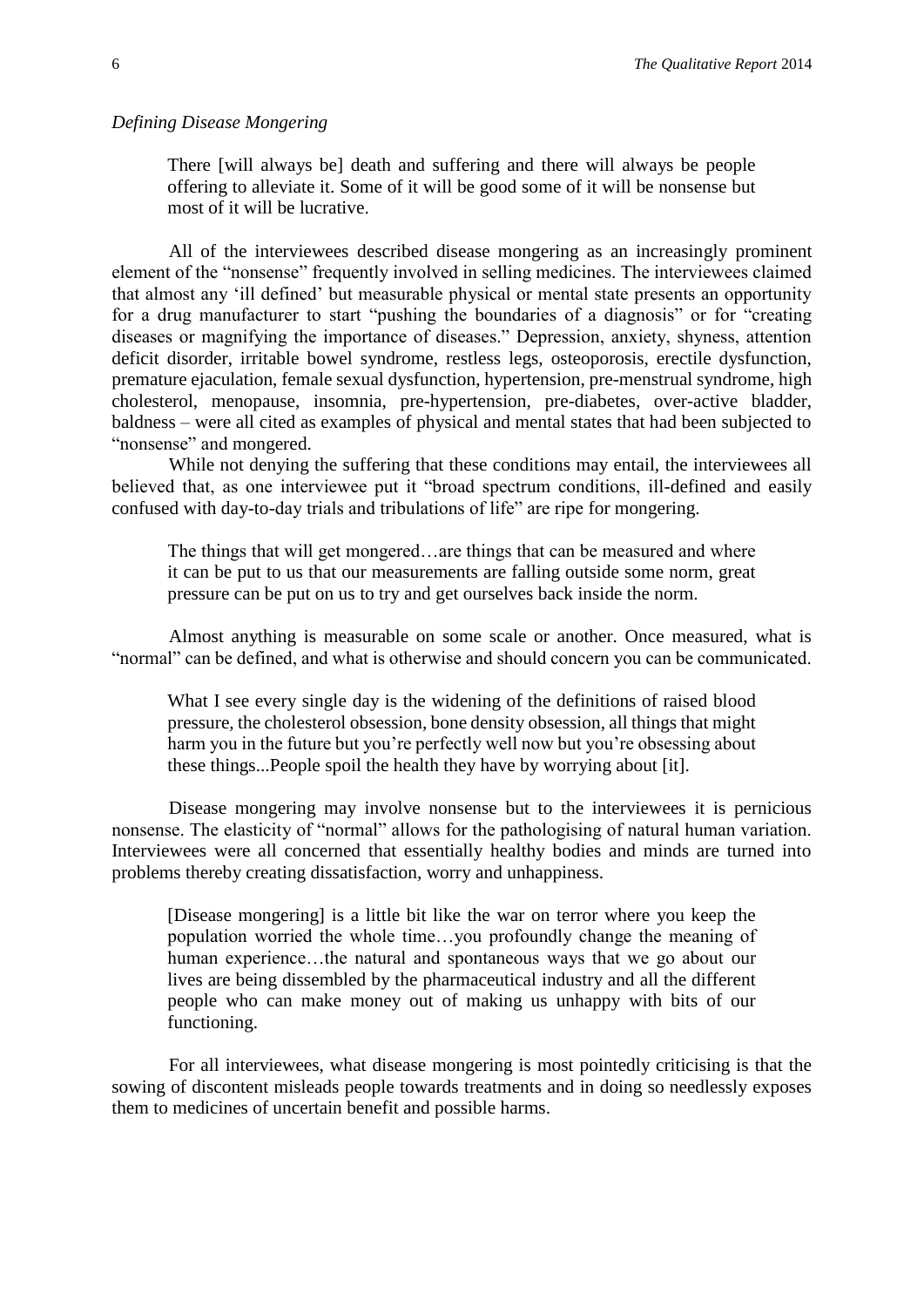Misleading people to the effect that people who were content with their lives are now unhappy about themselves and motivated to take treatments that will do them more harm than good.

Another issue of major concern for interviewees was that disease mongering deflects attention and effort from illness prevention in favour of expensive treatments and diverts resources from more serious health issues to less serious even trivial matters.

There are opportunity costs at a societal level, it is the focus of time and money and clinical gaze upon diseases that are mongered then there is a risk that things that are really causing greater suffering are ignored... If we waste money on medicines and treatments that are not truly relieving suffering, then that there are less resources available for other things that are.

For all interviewees, the central problem with disease mongering is that it distorts understanding and results in treatments reaching beyond those with the capacity to benefit to those who simply have the capacity to consume.

In many of the interviewees' accounts, disease mongering was linked closely to medicalization: "They're very similar; they each try and make part of the life-world a pathology or something in need of therapy"; however, as one interviewee remarked disease mongering is "a particularly pernicious…cynical…extreme and nasty variant of medicalisation." For some interviewees, in contrast to disease mongering, medicalisation may also result in a positive effect. People have benefited as some conditions have come under the medical gaze.

In the past twenty years the medicalisation of chronic pain has been a good thing, basically for patients and probably doctors as well. The pain medicine…it's a case of medicalisation, but I would be very hard to call it disease mongering.

By comparison, interviewees' accounts generally suggested the lack of any benefit of disease mongering for people's health and wellbeing.

Most of the best selling drugs and medicines don't treat proper diseases at all… they are drugs which could be kind of sunk to the bottom of the sea and we wouldn't be any the worse off.

Interviewees emphasised that disease mongering is about "creating a need" and that pharmaceutical companies are as adept at manufacturing need as they are drugs.

# *Disease mongering and the pharmaceutical industry*

Pharmaceutical companies appeared in the interviewees' descriptions as an entirely known quantity. The following quotes prosaically state the obvious motive: "it's an industry…the main goal is to sell" and "drug companies focus on profit first and foremost." "Drug companies are in the business to make money." The interviewees recognised that the business of selling drugs is a highly competitive environment where the business edge lies in innovation but where it is also "much easier to market than to develop drugs."

[Disease mongering] happens simply because of market pressures…there is a finite number of sick people out there and pharmaceutical companies are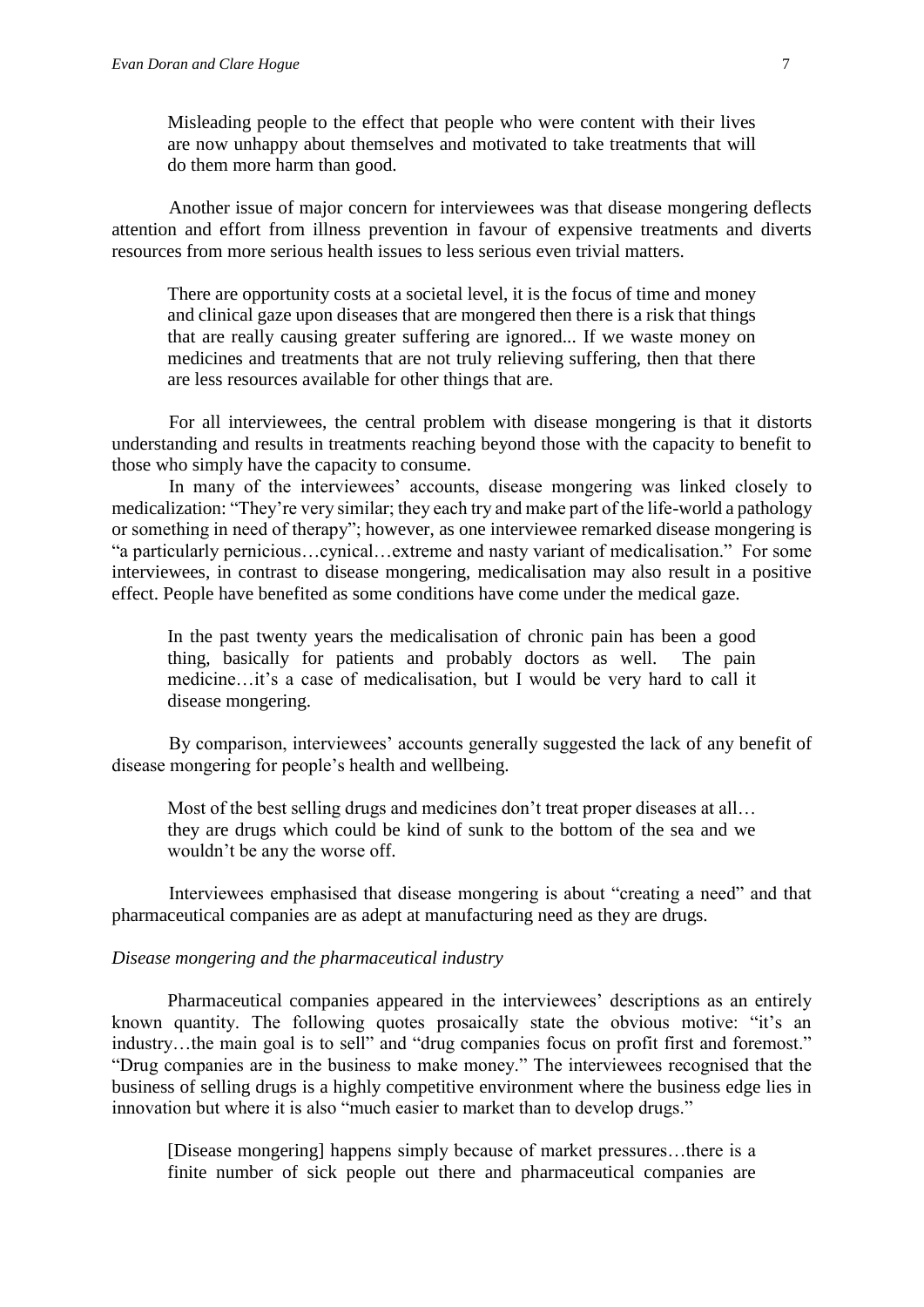functioning in a very competitive market place and need to establish and expand market share for the products.

Citing factors such as declining productivity of the drug development pipeline, interviewees described marketing has having come to dominate pharmaceutical enterprise – with promotion becoming the area of its greatest creativity: "At present what you have is a great expansion of marketing innovation…a great effervescence of creative invention. I don't think that that invention is the kind…that results in better [medicines]."

The focus on marketing and the vast resources devoted to it has seen drug companies develop into highly capable, subtle and sophisticated marketers willing to aggressively use whatever means it believes works. For all the interviewees, marketing inventiveness has increasingly turned to disease mongering. Bringing attention to and informing about a condition is often akin to "branding" the condition and, somewhat paradoxically, making it desirable. Changing perceptions of a disease can't be achieved with pithy slogans and attractive imagery alone but relies on assuming the language and authority of medical science. As one interviewee described "It is important for (industry) to create a market…that appears to be valid and you do that by attaching it to scientific authority or medical authority." For most interviewees, the sophistication of drug companies marketing is at its most insidious in this "pseudo-scientific approach" where the veneer of science is used to persuade people that they need a remedy.

Interviewees portrayed drug companies as potent, capable and determined. Most of the accounts told a story of powerful industry following the unambiguous imperative of profit. Industry appeared as determined in two senses, first, that drug companies are resolute in their pursuit of profit; and second, that because of 'market pressures' they cannot be otherwise. The very nature of pharmaceutical enterprise determines what industry does "As long as there is a pharmaceutical industry there will never be no disease mongering."

All interviewees described drug companies as willing to use whatever means possible to sell drugs, including deceit. The historical record of egregious, self-serving behaviour by drug manufacturers (the Vioxx case, for example) was cited by interviewees support the claim. Few interviewees, however, were excessive in their criticism of pharmaceutical manufacturers (for example, only one of eighteen interviewees invoked the "snake oil salesman" stereotype).

In the interviewees' accounts the profit motive means that industry promotion of a drug and the associated condition will only ever be framed to sell more drugs. The accounts contained an inventory of strategies and practices – advertising, educating, sponsoring, lobbying and collaborating, lobbying.

You have to work through opinion leaders and experts; you have to actually get them to come to the idea themselves. I think you do that by becoming partners with them and working with them.

The more subtle persuasion mechanisms are the ones in which there is an attempt to bring everybody on board, to build a consensus over the usefulness of a given drug…the main mechanism by which that takes place is through a common moralizing discourse…"Oh you are denying people treatment".

Pharmaceutical marketing methods weren't always described as subtle, with some interviewees expressing the belief that industry succeeds "By buying their way into the professional cabal." For one interviewee, pharmaceutical companies "corrupt doctors, they corrupt politicians and they corrupt the media" in their attempt to define what is normal and what isn't and should be treated.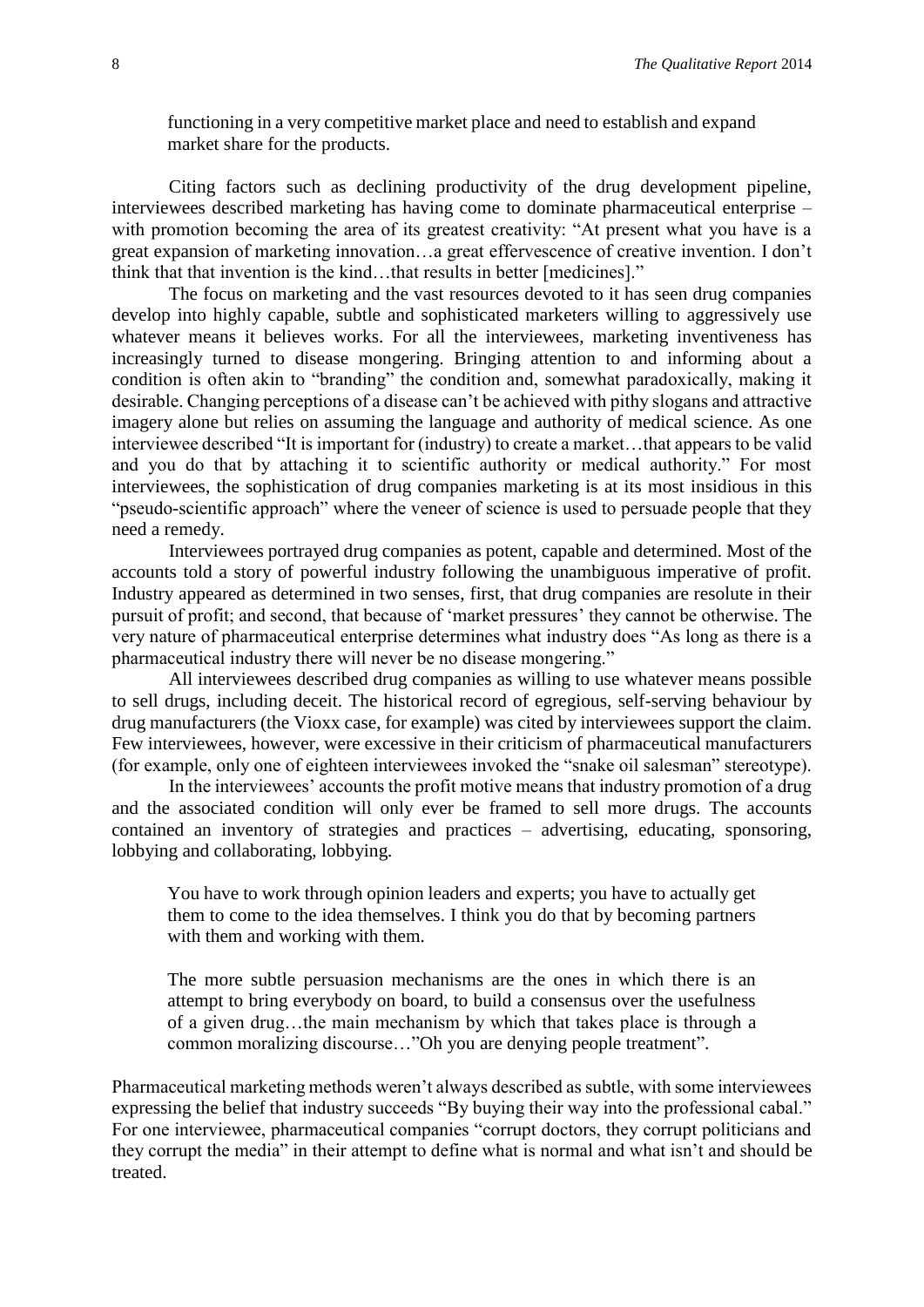#### *Doctors and hubris*

Doctors appeared in most interviewee's accounts as well-meaning but too easily manipulated. While serving the needs of patients should be and mostly is, the primary driver in their decisions, the desire for effective therapies and a general lack of scientific competency were cited as making doctors susceptible to the industry's marketing: "[Doctors] want to have things that they can help their patients with…they don't want to hear that the drugs really don't work." and "Doctor's themselves are brought to the point where they are influenced…most regular doctors being basically…poor scientists."

Doctors were described by some interviewees as having been: "completely co-opted by the pharmaceutical industry" with one interviewee claiming "At the moment Pharma sits like a shadow in the consultation room." While doctors were described by some interviewees as being "entangled" and sometimes "conflicted" through a variety of interactions with drug companies, the most consistent criticism was of doctors' overestimation of their capacity to establish the truth and to manage their relationships with industry: "It is normal for us to believe that it is only other people who get fooled…that 'delusion of unique invulnerability' is the key risk factor for being misled because when people are over-confident they don't avoid exposure."

In describing doctors and their role in disease mongering most interviewees' focused on their limitations. Doctors appeared as vulnerable to being influenced, less because of avarice or corruption and more because of hubris regarding their capacity to avoid being manipulated. Interviewees' expressed concern that doctor's sense of invulnerability blinds them to the potential of being misled. The pharmaceutical industry, the ever-present "shadow in the consultation room" isn't held by the interviewees to be a benign presence but an insidious coopting force. Marketing claims presented as scientifically sound, a drug company can subdue a doctor's scepticism and move them to seeing their patient's every complaint as treatable.

#### *Consumers and susceptibility*

Consumers overwhelmingly appeared in interviewees' accounts as vulnerable: "Consumers are pretty much infinitely suggestible." and "We are very vulnerable to people who say to us, 'look, we have a way to help minimise the risks you are at'." The accounts suggested that people are "easy prey" to pharmaceutical marketing because they are preoccupied with but are generally poor evaluators of risk, particularly when it comes to their health. Interviewees referred to a tendency among people to reach too readily for a medical diagnosis and "to seek actively the pill for every ill" for what in essence are simply life's common travails. As one interviewee explained "Medicine offers us the way to control our health, our life expectancy, our futures, the futures of our children. The pharmaceutical industry offers these wonderful therapies, cures, solutions for ills that seem otherwise terrifying." For another interviewee, disease mongering works because it "plays on people's predisposition to accept that something is a medical problem and needs a medical solution…people seem very receptive to the idea that they are always suffering."

Other interviewees identified people's desire to have their ailments and problems legitimated, therefore avoiding blame for any perceived shortcoming.

They struggle with issues such as disorganization or forgetfulness or not getting things finished and so forth …and they think that if they have it defined as ADHD then it's not really their fault it is this disorder; disease or dysfunction that they have and that maybe they can have that repaired by taking some kind of medication.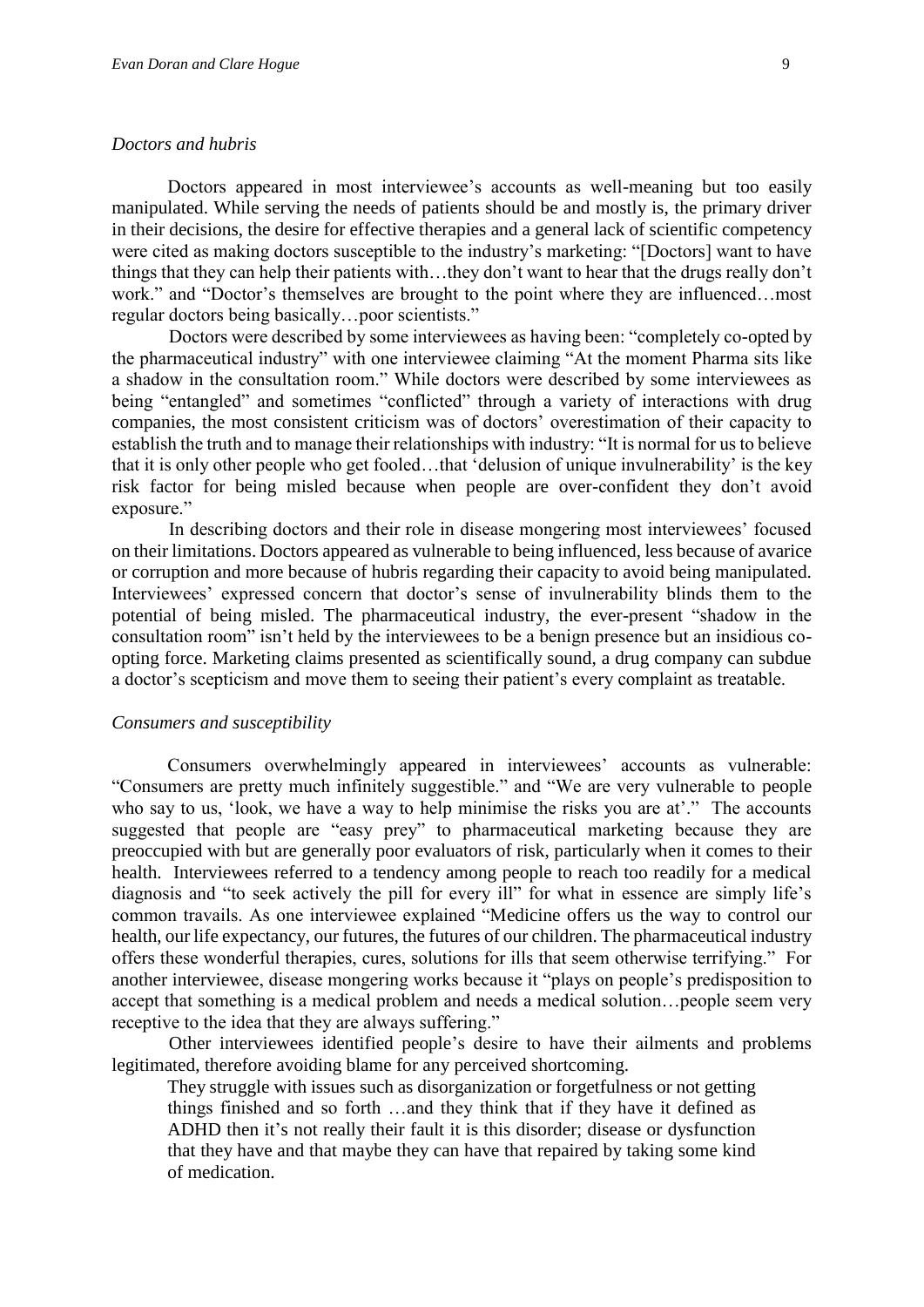Many interviewees described people as wanting the quick and easy solution rather than alter their lifestyle: "It's certainly easier sometimes to take a pill than change the way you are living your life." Interviewees also identified people's strong and limitless desire for improvement, to be "better than well".

I don't think people want to take medication just for the sake of medications… they think it's going to improve their life in some kind of way…we've seen it with Prozac. When we see what Peter Kramer calls "people who are looking for drugs to make them feel better than well.

The desire to be better means people really want to believe their medicines will work and this can lead them to more readily believe messages about the efficacy of drugs.

By and large people will be concerned about getting an extra year of life. If they have this even potential promise of reducing their cholesterol which may extend their life if you or I walked into their home and said, 'do you realize that the data in this is being misinterpreted by an industry to malevolently increase the sales of their drugs?' I think most people would say 'Look, yes that's possibly true, but I'm in for a gamble here and I don't want to be in a position of regret so therefore this is what I'm going to do'.

Many interviewees pointed to how being healthy is now something we value as goal unto itself and how our health is increasingly an expression of consumerism.

The world we are in now is a world where people say, whoopee, I have ADHD or bi-polar disorder or I've got raised lipids or whatever. People are wearing their diseases these days almost like a fashion statement.

Most interviewees indicated that consumers can be influenced with industry's marketing strategies working through "simple" mechanisms such as saturated media exposure.

It's a simple practice [to] convince the public…a number [e.g. a prevalence estimate] is repeated over and over again…people see it in the press, and they start to believe it, it has to be true because it has been repeated so many times.

People aren't powerless as consumers or patients; however, an 'empowered' patient can work industry's way "People themselves they are deciding about their treatments and… in some cases the consumers can also influence their physicians…to give them sort of drugs that they need."

Interviewees' descriptions of consumers focussed on their vulnerabilities – their anxieties about risk, their need for and trust in medical explanations, their preference for easy and quick solutions and their desire for health that can reach for 'better than well'. It should be noted that, interviewees didn't exclude themselves from this vulnerability and acknowledged that few people are immune to the dread of being sick or the desire to be better. While short of portraying people as passive dupes, interviewees did portray 'consumers' as vulnerable, ever anxious about their health and always open to new remedies.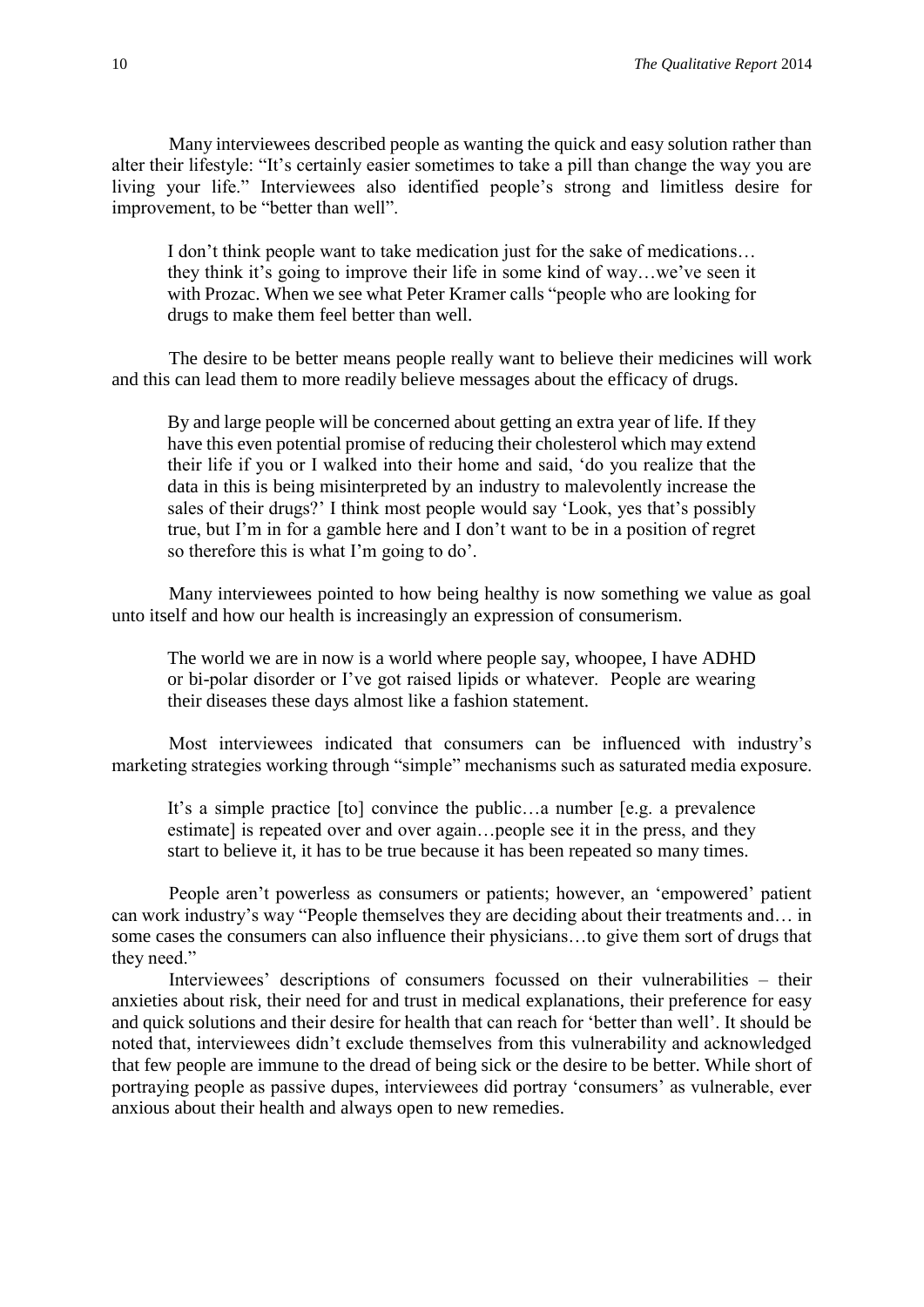#### *Exposing disease mongering*

Revealing the potential for vulnerable people (us all) to be exploited, was the principal rationale interviewees described as underpinning the disease mongering critique. As one interviewee explained: "those that realize and that use this term [disease mongering] have a responsibility to talk about it and to raise awareness in the wider public." The interviewees spoke of raising awareness to create skepticism and help people resist the persuasiveness of drug marketing. Other interviewees described exposing disease mongering as the most effective way of changing industry behaviour "I do think that there is quite a lot that can be done to slow [disease mongering]down, to make it harder… is simply by talking about it… by naming and shaming basically."

For some of the interviewees, exposure should be supplemented by strengthening regulation, particularly ensuring that penalties are sufficiently severe.

The appropriate punishment is some kind of costs, and there can be fines or there can be things like having a government enquiry and calling senior members of the company to spend a lot of time at enquiries so that they don't have time to make money.

Most interviewees identified improving the quality of information to consumers as the most helpful way to 'combat' disease mongering.

We should treat disease mongering as a contaminant information in the media as we treat micro-organisms in the water, or as we treat pollutants in the air…[The] health concerns in the nineteenth century (were) to have clean water for the people…the twentieth century…having clean air for the people, and now the priority is to have clean information for the people.

I guess the short answer is to get better information to consumers, and helping the consumers understand that they need to think twice about accepting diagnosis and any treatment.

Interviewees' accounts justified the disease mongering critique along the lines of "muckraking," the journalistic tradition of exposing the corrupt practices of the powerful. Disease mongering is the kind of phrase that gets people to take notice and all the interviewees believed the phrase usefully crystallised their concerns with drug promotion. Interviewee's recognised the possible irony in 'branding' drug promotion as disease mongering but its rhetorical force makes the phrase appealing as one means of countering the pervasive messages of drug marketing.

#### **Discussion**

The interviewees descriptions of portray pharmaceutical companies, doctors and consumers in an unflattering light – industry is venal, doctors are over-confident and consumers too often credulous. Interviewees tended to emphasise the power and persuasiveness of industry in contrast to emphasising the vulnerabilities of doctors and consumers. Contemporary political economic conditions were mostly characterised as favouring pharmaceutical enterprise with the effectiveness of disease mongering arising from a social cultural milieu dominated by consumerism, and a preoccupation with being "better than well." The interviewees' main concern was that peoples' understanding of health and illness is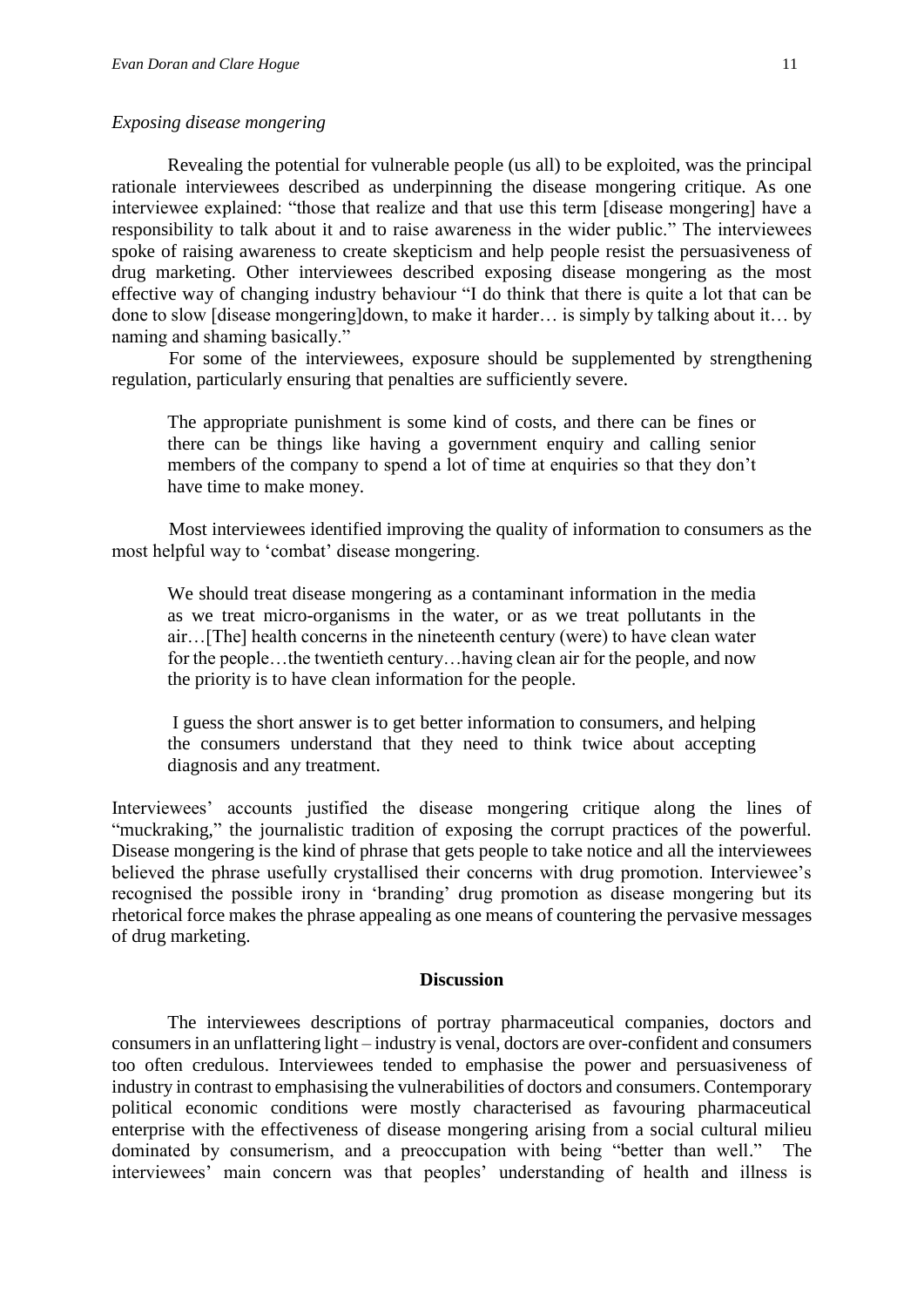increasingly constructed at the confluence of medicine and commerce and that too often our bodies, minds and moods are measured, normalised and problematised by an imperative to sell products.

Interviewee's descriptions and explanations of consumer behaviour did restate the major issues and themes of the disease mongering literature. That in contemporary society we are inundated with marketing for any and all consumer goods, creating and targeting our desire for more and more (De Graaf, Wann, & Naylor, 2005). Marketing focuses our attention on what we lack, rather than what we have and conditions us to address any imperfections with consumption (Applbaum, 2006). The rise of the commodification of health care has led medical treatments to become more like common goods and subject to market forces encouraging us to recast our self-perception from passive patient to active consumer (Conrad, 2005). While the transformation of patient to consumer can be empowering Conrad 2005) and a moral gain (Moynihan & Smith, 2002) it can also have concrete adverse health effects. Healthy people consider themselves sick, take drugs they don't need, experience side effects and pay the costs for the medication without any benefit (Alonos-Coello et al., 2008; Caplan & Elliot, 2004; Dear & Webb, 2007; Gonzalez, 2010; Woloshin & Schwarz, 2006;). While a diagnosis may benefit those who are genuinely sick, the creation of "patients" who are not actually sick may create anxiety and side effects from treatment, thereby creating genuine illness outweighing any prospective value (Caplan & Elliot, 2004; Woloshin & Schwarz, 2006).

The accounts of interviewees reflect the concern with what Clarke et al. (2003) refer to as the era of "biomedicalisation." An extension of the more familiar concept of medicalisation, biomedicalisation is a term "for the increasingly complex, multisited, multidirectional processes of medicalisation that today are being both extended and reconstituted through the emergent social forms and practices of a highly and increasingly techno-scientific biomedicine" (Clarke et al., 2003) Where medicalisation extends medical jurisdiction over aspects of life not previously as illnesses, the process of biomedicalisation extends and commodifies this jurisdiction further over health itself (Clarke et al., 2003). Biomedicalisation emerges from a political economic and cultural environment characterised by a fusion of public and private interests, heightened sensitivity to risk and health, continuous in advances medical and information science and technologies and increased potential to transform bodies and identities (Clarke et al., 2003).

In a biomedicalised world, the management of not only illness but of "health" too rests with the individual, a responsibility loaded with a moral imperative to be ever better. To maintain an optimal healthy state an individual has to manage and assess their risks through continuous self-surveillance. Concurrently, the proliferation of more sophisticated biomedical assessment technologies has altered our perception of what it is to be normal and what risks we face. Technoscientific advances in biomedicine have "molecularised" and "geneticised" our bodies, expanding the range of what can be measured and worked on (Clarke et al., 2003). We are all always notionally "at risk" not just of illness and of not being normal but of not being better than we are.

## *Pharmaceuticalisation*

The interviewees' accounts can also be seen in the light of a more recent sociological concept "pharmaceuticalisation" that more directly focuses on the social processes transforming ever more aspects of the life world into the prospects for pharmaceutical treatment (Fox & Ward, 2008, Williams Martin, & Gabe, 2011). The pharmaceuticalisation thesis asserts that pharmaceuticals (including over-the-counter products as well as prescription) have become part of our daily lives linking "the economics and politics of pharmaceutical production to the private lives of citizens" (Fox & Ward, 2008) Seen as an occasionally positive, but mostly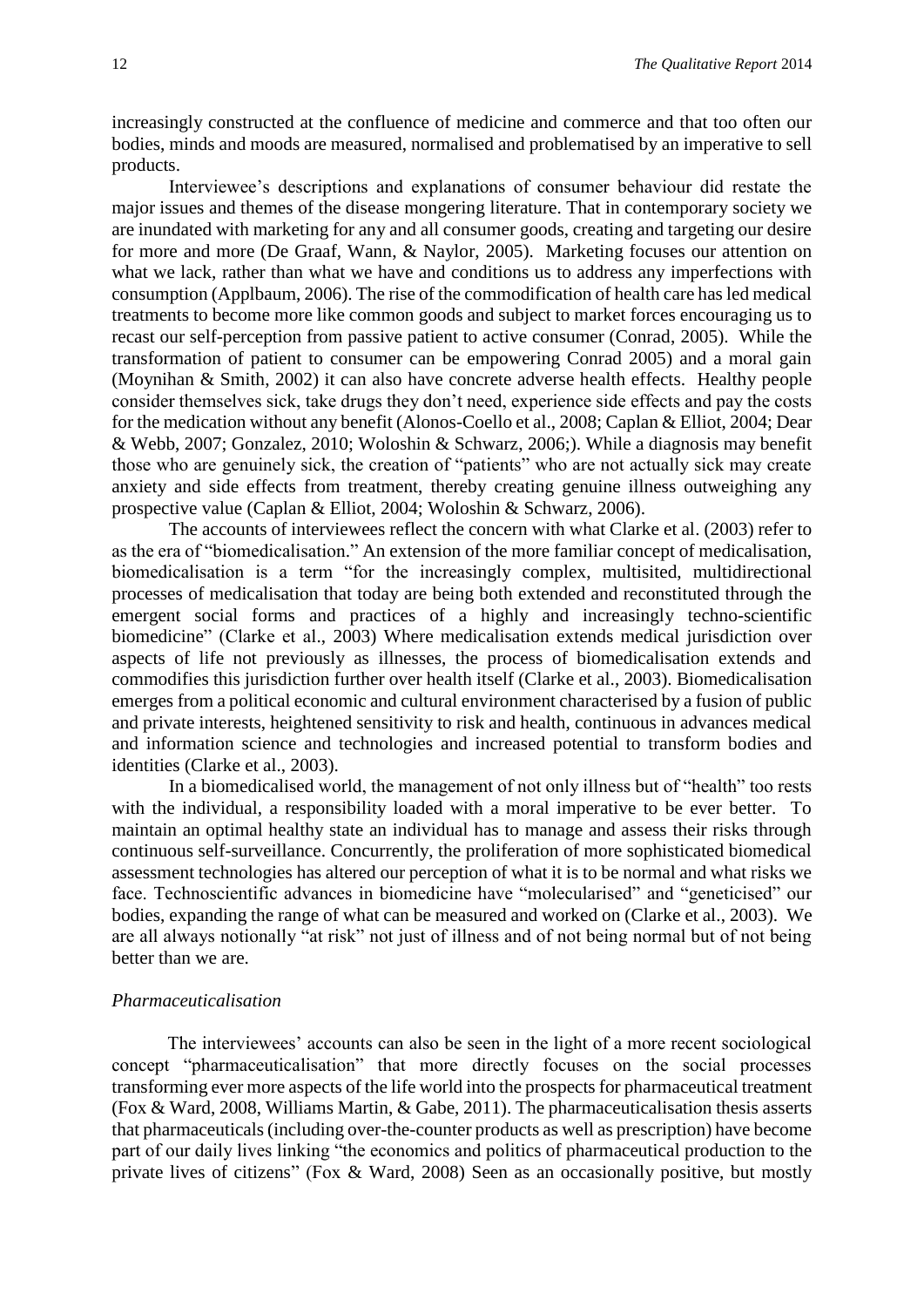negative, consumer preference and choice for pharmaceuticals, pharmaceuticalisation highlights the increasing fusion of "the economics and politics of pharmaceutical production to the private lives of citizens" (Fox & Ward, 2008).

The pharmaceuticalisation thesis shares many of the concepts and concerns of disease mongering, medicalisation and biomedicalisation. Pharmaceuticalisation, like the disease mongering critique, gives the pharmaceutical industry a primary role in the expansion in range and use of pharmaceutical products. Pharmaceuticalisation theorists recognise that drug promotion (including disease mongering) is important in how pharmaceuticals have come to be such a pervasive aspect of health behaviour, but argue that disease mongering does not adequately account for the broader social and political-economic factors at play. Williams et al. (2011) contend that: "While disease mongering thus captures an important range of issues pertinent to the broader concept of pharmaceuticalisation, its analytic value is clearly restricted. Pharmaceuticalisation on the other hand, may or may not involve elements of disease mongering on the part of the pharmaceutical industry, though often this is not the case" (Williams et al., 2011).

The pharmaceuticalisation thesis, like biomedicalisation, places medicine and medical science as central to the expansion of what bodily conditions are to be regarded as candidates for treatment which pushes drug innovation into evermore areas of health; and beyond health into "enhancement" and into peoples "health futures" through the development of pharmacogenomics and pharmacogenetics (Abraham, 2010; Williams et al., 2011). A major difference between medicalisation and pharmaceuticalisation according to Abraham (2010), is that pharmaceuticalisation "can grow without expansion of medicalisation, because some drugs are increasingly used to treat an established medical condition involving no transformation of a non-medical problem into a medical one" (Abraham 2010).

Pharmaceuticalisation theory includes disease mongering and biomedicalisation but places these among a number of other key explanatory factors such as consumerism, the media and the ideology of the regulatory state that are "mutually interactive but competing in creating consumer demand for pharmaceuticals" (Abraham, 2010).

Pharmaceuticalisation theory gives a central role to the neo-liberalist ideas dominating the regulation and governance of pharmaceuticals, particularly the increasingly close relationship between regulators and manufactures that has resulted in a lowering of regulatory hurdles to allow manufacturers to "fast track" their patented medicines to the market often before they have been adequately proven as either safe or effective (Abraham, 2010a; Williams et al., 2011)

Williams et al, (2011) emphasise the contribution of the popular media to pharmaceuticalisation. Mediating the "(re)framing of health problems in the media and popular culture as having a pharmaceutical solution" (2011, page no.) lends a degree of validity to consumers regarding conditions and pharmaceutical treatments. While the media can tell negative stories about pharmaceuticals, there is a tendency for news reports to be 'celebratory' where pharmaceuticals are "treated as magic bullets for a range of day to day life problems" (Williams, Martin, & Gabe, 2011). Williams et al. view of "mediation" diverges slightly from the disease mongering critique in which the media are "co-opted," seeing the media less as a catalyst and more as an amplifier of "selling sickness" (Williams, Martin, & Gabe, 2011). Although not a "puppet of pharmaceutical interests" (Williams, Martin, & Gabe, 2011) the media's portrayal of pharmaceuticals may ultimately serve those interests by encouraging medicalisation and pharmaceuticalisation.

Pharmaceuticalisation theorists point to rising consumerism characterised by greater reflexivity, expertise and activism among patients. Pharmaceuticalisation involves the choices of the consumers who may regard themselves as "experts" and "information rich" and able to evaluate advertising claims about prescription drugs (Abraham, 2010b). This process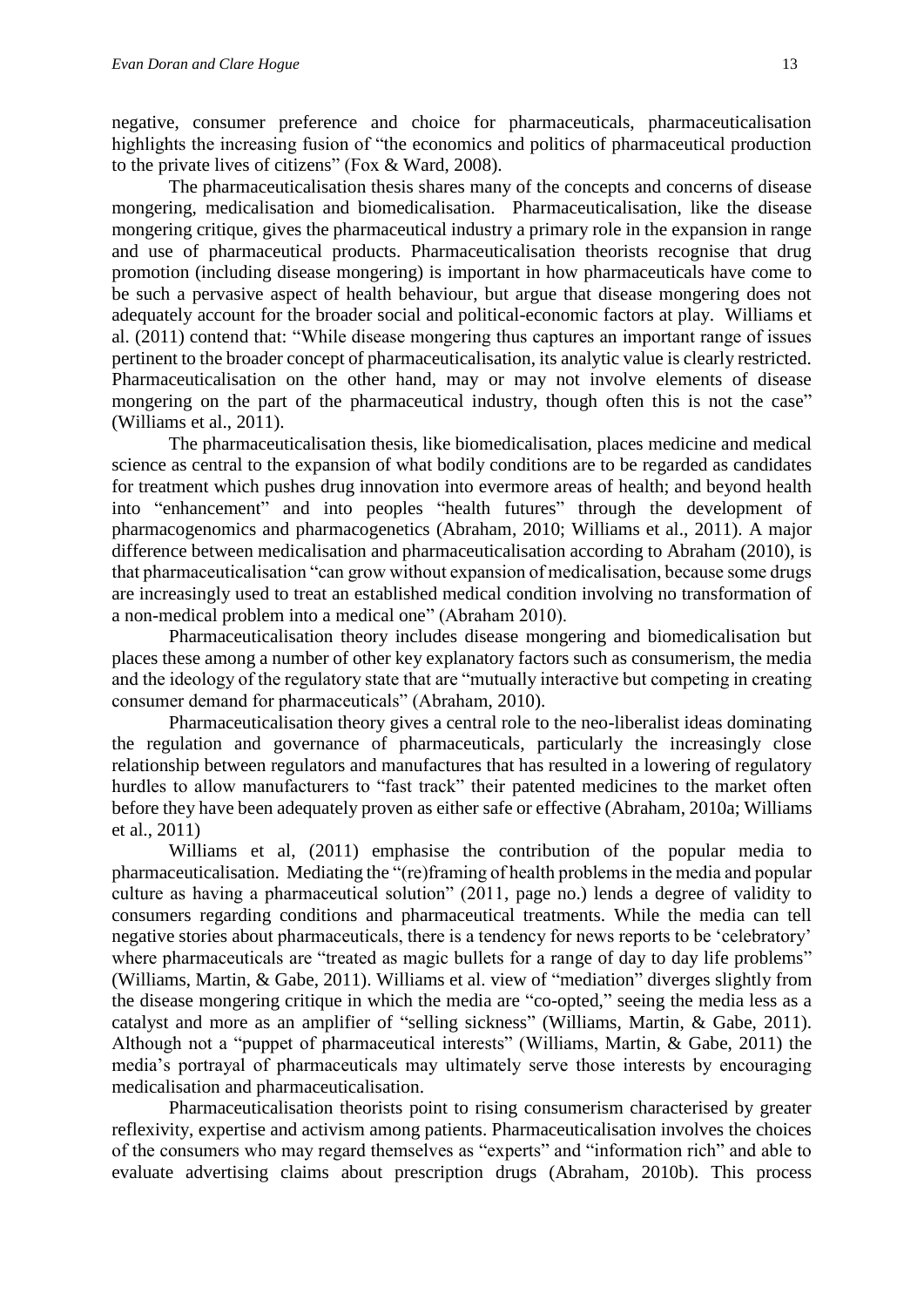transforms needy patients to demanding patients. Abraham argues that the construction of patients as 'experts amounts to the "ideological appropriation of patients' needs as consumer demands" (Abraham, 2010a). This "expert patient discourse" largely serves the interests of drug manufacturers seeking to relax the bans on DTCA imposed by most nations. Williams and colleagues point out that the discourse of the 'expert patient' is not solely the "ideological appropriation" of consumers by the pharmaceutical industry but is also a feature of government policies encouraging consumers to be engaged in their health and treatment choices (Williams, Martin, & Gabe, 2011).

Another version of the pharmaceuticalisation thesis is offered by Fox and Ward (2008) who identify two major processes: the domestication of pharmaceutical consumption so that it becomes a part of daily routines and "life-style" marketing of drugs, both of which produce a situation where "pharmaceuticals come to be seen by consumers as a 'magic bullet' to resolve problems of daily life" (Fox & Ward, 2008) (almost identical wording to Williams et al., 2011). Fox and Ward focus on the opportunities that the internet generally, and the advent of outlets such as on-line pharmacies have created to bring pharmaceuticals directly into peoples' homes (Fox & Ward, 2008).

With the easy reach of the internet, a consumer can readily access information on the condition and the drugs, and further, can bypass their doctor and obtain these drugs via online suppliers. The internet has transformed people from being passive recipients of medical care to being active consumers, to the point where, consumers are now "a key element in the pharmaceutical 'distribution chain', alongside physicians, academic opinion leaders, patient advocacy groups, public health bodies and ethicists" (Fox & Ward, 2008).

Although the various social processes are conceived of slightly differently, pharmaceuticalisation theorists converge on seeing the demand for medicine as created by social forces that include, but are not confined to, the activities of drug manufacturers. Drug promotion and disease mongering occur within a social context where public health authorities encourage people to be aware of their health and actively engaged in minimising risks. There is also a prevalent consumerist ethos that pushes people towards enhancing themselves through the consumption of (putative) dug innovations.

Recognition of broader social forces beyond drug promotion and disease mongering does not stop pharmaceuticalisation theorists from pointing their finger at drug manufacturers. Although Williams et al. (2011) maintain pharmaceuticalisation is a value neutral concept, it is clearly couched in strongly normative terms such as "colonisation" – a concept more generally seen to indicate exploitation of those being colonised, in this case consumers. However, in pharmaceuticalisation, drug marketing is only factor in the pharmaceutical "colonisation of the life-world" (Williams et al., 2011) where our everyday health related behaviours "from the bedroom to the kitchen" (Fox & Ward, 2008) and even our imagination (Williams, Martin, & Gabe, 2011) is caught by the promise of pharmaceuticals.

All of the pharmaceuticalisation theorists challenge the idea of the "expert patient." While consumers are acknowledged to have greater access to information, particularly through using the internet, there is concern this simply incites demand without necessarily increasing sound knowledge and expectations of pharmaceuticals. The quality of information available to them (much of it produced by or influenced by drug manufacturers) may mean that these demanding consumers may not become as "expert" as they may think. While consumers may be more informed about medicines than in the past, their better knowledge gives them only a weak capacity to act as a countervailing force against the broader processes of pharmaceuticalisation (Busfield, 2010).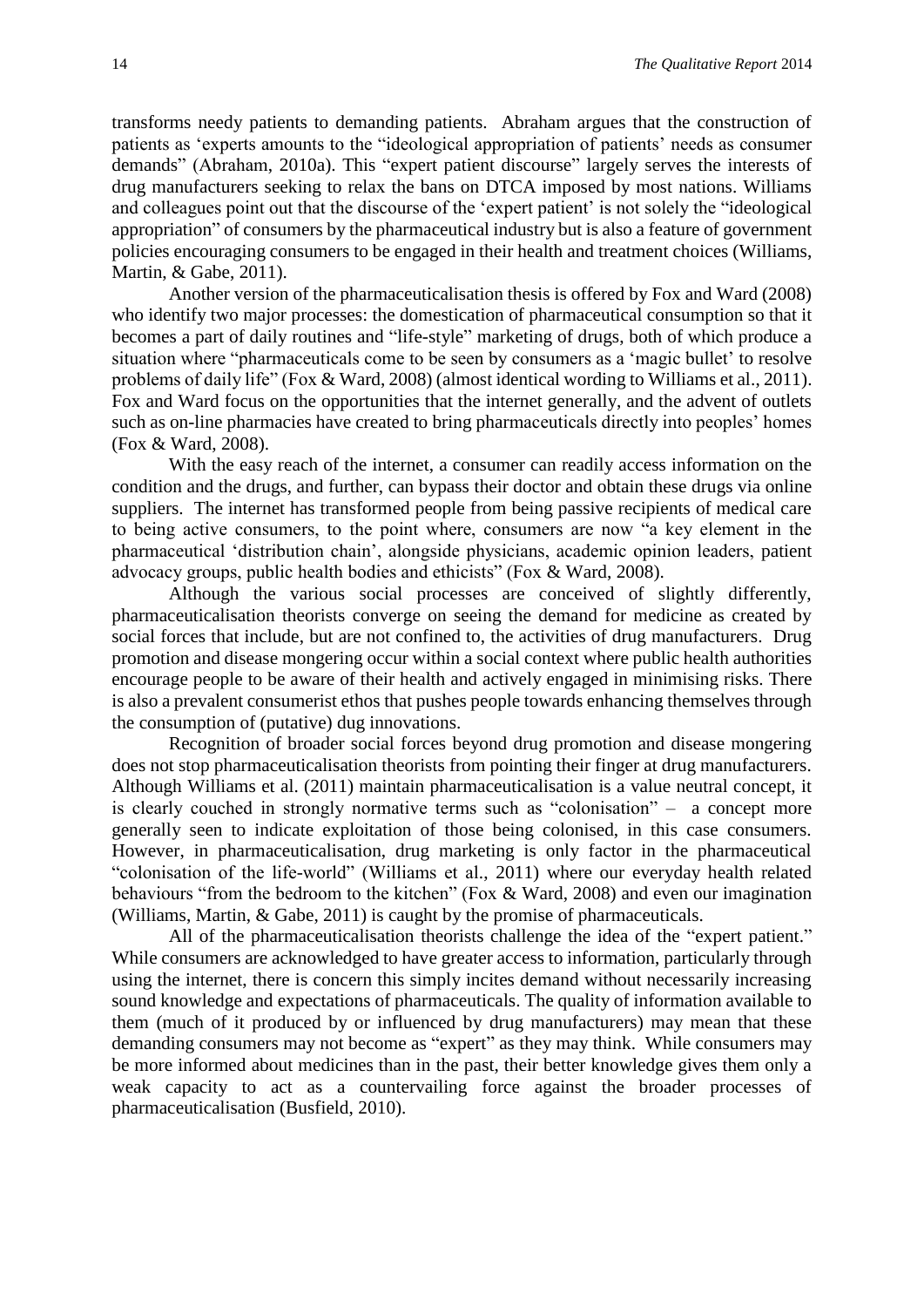#### *Limitations*

Relatively short, one-off interviews are unlikely to elicit and catch the speaker's final word on the many aspects of the situation and the analysis does not exhaust interpretive possibility. While interviewees offered similar descriptions and explanations of disease mongering as a social process it is not suggested that they would agree on all relevant aspects of the wider situation. If the analysis emphasises interviewee's more negative views of the industry, doctors and consumers involved are presented, it is acknowledged that there was little in our questioning strategy to prompt positive views. That stated, our interviews did allow interviewees the opportunity to talk about any aspect they felt was relevant to disease mongering and pharmaceutical promotion more generally.

#### **Conclusion**

Disease mongering involves an implicit critical commentary on contemporary social life but this does not dissipate the force of its censure of pharmaceutical marketing. For the interviewees, one of the main objections to disease mongering is the restless dissatisfaction with ourselves that it plays on and exacerbates. Pharmaceuticalisation argues that this dissatisfaction emerges from, and reinforces, the more diffuse social processes of biomedicalisation and pharmaceuticalisation. Pharmaceutical marketing practices such as disease mongering (mis)shape understanding about what is normal and healthy but this also results from the focus on individual responsibility for managing health and risk promulgated by public health officials. The troubling net consequence is too much medicine. Opportunities both to the community and to the individual are lost by diverting attention to often less serious conditions while important conditions are neglected. This costs us materially but it also costs us subjectively, we can end up imagining our health futures to be reliant on pharmaceuticals.

#### **References**

- Abraham, J. (2010a). Pharmaceuticalization of society in context: Theoretical, empirical and health dimensions. *Sociology, 44*(4), 602-622.
- Abraham, J. (2010b). The sociological concomitants of the pharmaceutical industry and medications. In C. Bird, P. Conrad, & A. M Fremont (Eds.), *Handbook of medical sociology* (pp. 290-308). Nashville, TN: Vanderbilt University Press.
- Alonso-Coello, P., García-Franco, A. L., Guyatt, G., & Moynihan, R. (2008) Drugs for preosteoporosis: Prevention or disease mongering? *British Medical Journal*, *336*(7636), 126-129.
- Angell, M. (2004). *The truth about drug companies: How they deceive us and what to do about it.* New York, NY: Random House.
- Applbaum, K. (2006). Pharmaceutical marketing and the invention of the medical consumer. *PLoS Medicine, 3*(4), 445-447.
- Barbui, C., & Tansella, M. (2005). New generation psychotropics and the automatism of prescribing. *International Review of Psychiatry, 17*(3), 139-141.
- Brody, H., & Light, D. W. (2011). The inverse benefit law: How drug marketing undermines patient safety and public health. *American Journal of Public Health, 101*(3), 399-404.
- Buckley, J. (2004). Pharmaceutical marketing-time for change. *Electronic Journal of Business Ethics and Organisation Studies, 9*(2), 4-10.
- Busfield, J. (2010). 'A pill for every ill': Explaining the expansion in medicine use. *Social Science & Medicine, 70*(6), 934-941.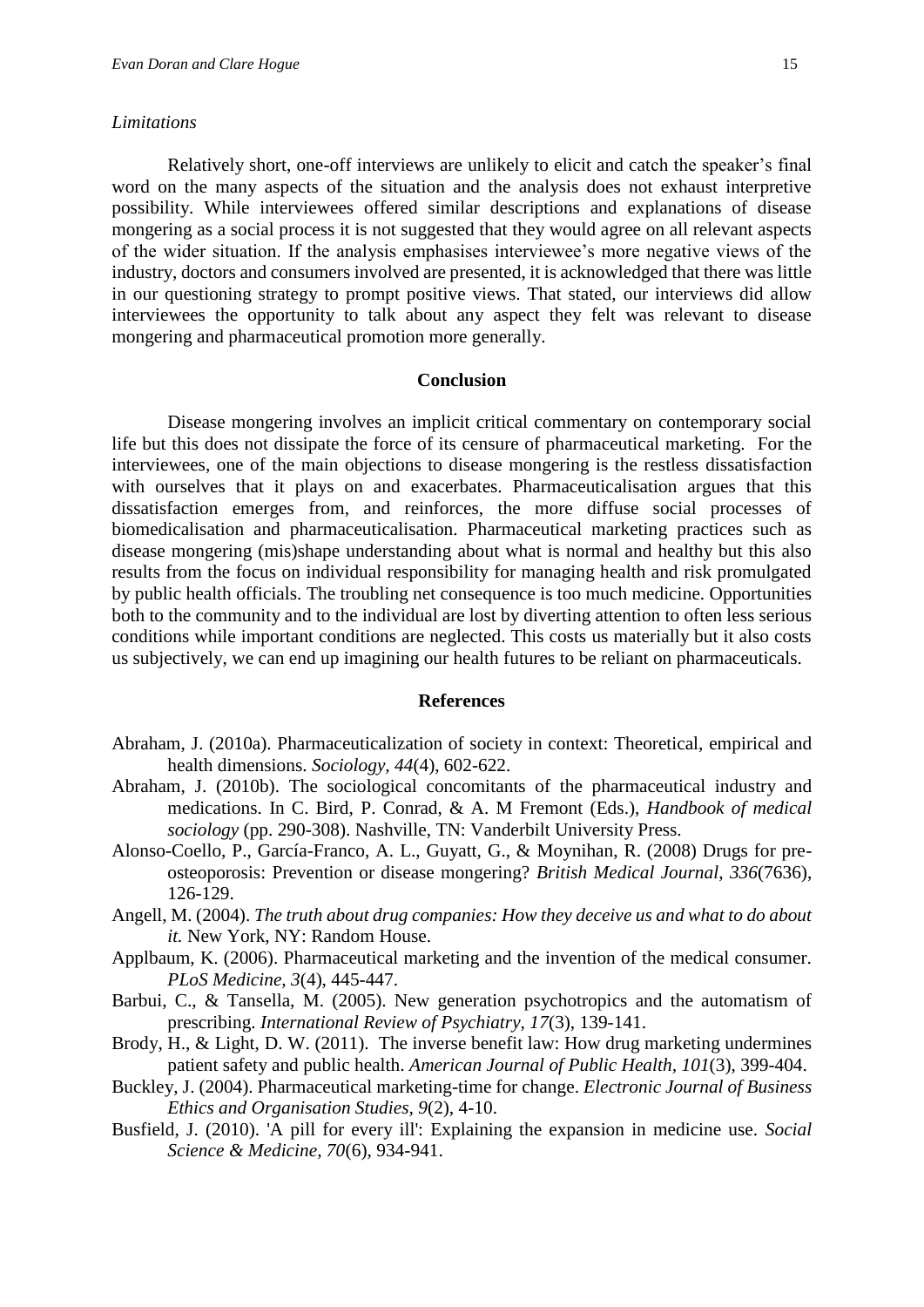- Caplan, A., & Elliott, C. (2004). Is it ethical to use enhancement technologies to make us better than well? *PLoS medicine*, 1(3), e52.
- Clarke, A. (2003). Situational analysis: Grounded theory mapping after the postmodern turn. *Symbolic Interaction, 26*(4), 553-576.
- Clarke, A. E., Shim, J. K., Mamo, L., Fosket, J. R., & Fishman, J. R. (2003). Biomedicalization: Technoscientific transformations of health, illness, and US biomedicine. *American Sociological Review*, 161-194.
- Conrad, P. (2005). The shifting engines of medicalisation. *Journal of Health and Social Behaviour, 46*(1), 3-14.
- Corbin, J., & Strauss, A. (Eds.). (2008). *Basics of qualitative research: Techniques and procedures for developing grounded theory*. Thousand Oaks, CA: Sage.
- Dear, J. W., & Webb, D. J. (2007). Disease mongering A challenge for everyone involved in healthcare. *British Journal of Clinical Pharmacology, 64*(2), 122-124.
- De Graaf, J., Wann, D., & Naylor, T. H. (2005). *Affluenza: The all-consuming epidemic*. Oaklan, CA: Berrett-Koehler Publishers.
- Fox, N. J., & Ward, K. J. (2008). Pharma in the bedroom...and the kitchen...The pharmaceuticalisation of daily life. *Sociology of Health & Illness, 30*(6), 856-868.
- Freemantle, N., & Hill, S. (2002). Medicalisation, limits to medicine, or never enough money to go around? *British Medical Journal, 330*(7342), 954-956.
- Gonzalez, C. M. (2010). Limitation of the diagnostic effort in paediatrics. *Journal of Medical Ethics, 36*(11), 648-651
- Grob, G. N. (2010). From aging to pathology: The case of osteoporosis. *Journal of the History of Medicine and Allied Sciences, 66*(1), 1-39.
- Halasz, G. (2004). Hidden truths: The politics of brain, mind and soul in Australian psychiatry. *Australasian Psychiatry, 12*(1), 3-10.
- Hartley, H. (2006). The 'pinking' of Viagra culture: Drug industry efforts to create and repackage sex drugs for women. *Sexualities, 9*(3), 363-378.
- Healy, D. (2004). Shaping the intimate: Influences on the experience of everyday nerves. *Social Studies of Science, 34*(2), 219-245.
- Healy, D. (2006). The latest mania: Selling bipolar disorder. *PLoS Medicine, 3*(4), e185.
- Heath, I. (2005). Who needs health care-the well or the sick? *British Medical Journal, 330*(7497*)*, 954-956.
- Heath, I. (2006). Combating disease mongering: Daunting but nonetheless essential. *PLoS Medicine, 3*(4), 448-451.
- Herxheimer, A. (2003). Relationships between the pharmaceutical industry and patient organisations. *British Medical Journal, 326*(7400), 1208-1210
- House of Commons. (2005). *The influence of the pharmaceutical industry in Fourth Report of Session 2004-2005, House of Commons, UK*.
- Lexchin, J. (2001). Lifestyle drugs: issues for debate. *Canadian Medical Association Journal, 164*(10), 1449-1451.
- Lexchin, J. (2006). *Bigger and better: How Pfizer redefined erectile dysfunction. PLoS Medicine, 3*(4), e132.
- Mahmood, D. (2007). Daneyalmahmood.org. Retrieved from [http://daneyalmahmood.org/ArtistsPages/Justine/PastExhibitions/JustineHavidol.html.](http://daneyalmahmood.org/ArtistsPages/Justine/PastExhibitions/JustineHavidol.html)
- Mansfield, P. R., Lexchin, J., Wen, L. S., Grandori, L., McCoy C. P., Hoffman, J. R.,…Jureidin, J. N. (2006). Educating health professionals about drug and device promotion: Advocates' recommendations. *PLoS Medicine*, *3*(11), e451.
- Medewar, C. (2001). Promotion of prescription drugs: Trade tactics? *Consumer Policy Review, 12*(1), 18-30.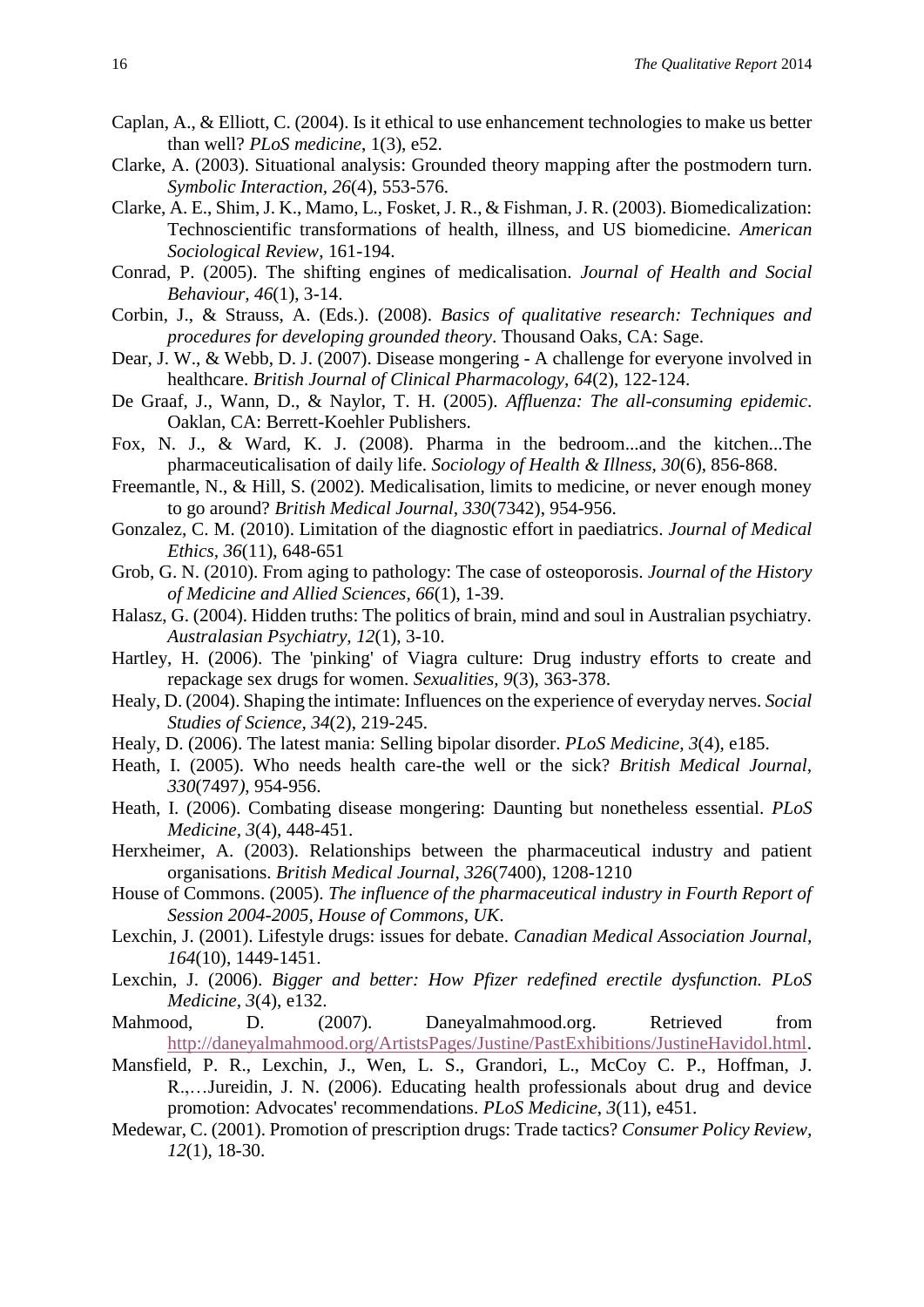- Meyer, V. F. (2003). Medicalized menopause, U.S. style*. Health Care for Women International, 24*(9), 822-830.
- Mintzes, B. (2002). Direct-to-consumer advertising is medicalising normal human experiences. *British Medical Journal, 324*(7342), 908-911.
- Mintzes, B. (2006). Disease mongering in drug promotion: Do governments have a regulatory role? *PLoS Medicine, 3*(4), 461-465.
- Moncrieff, J., Hopker, S., & Thomas, P. (2005). Psychiatry and the pharmaceutical industry: Who pays the piper? *Psychiatric Bulletin, 29*(3), 84-85.
- Moynihan, R. (2003). The making of a disease: Female sexual dysfunction. *British Medical Journal, 326*(7379), 45-47.
- Moynihan, R. (2010). *Sex lies and pharmaceuticals: How drug companies are bankrolling the next big condition for women.* Sydney, Australia: Allen and Unwin
- Moynihan, R., & Cassels, A. (2005). *Selling sickness: How drug companies are turning us all into patients*. Sydney, Australia: Allen and Unwin.
- Moynihan, R., Doran, E., & Henry, D. (2008). Disease mongering is now part of the global health debate. *PLoS Medicine, 5*(5), e106.
- Moynihan, R., Heath, I., & Henry, D. (2002). Selling sickness: The pharmaceutical industry and disease mongering. *British Medical Journal, 324*(7342)*,* 886-890.
- Moynihan, R., & Henry, D. (2006). The fight against disease mongering: Generating knowledge for action. *PLoS Medicine, 3*(4), e191.
- Moynihan, R., & Smith, R. (2002). Too much medicine? Almost certainly. *British Medical Journal*, *324*(7342), 859-860.
- Payer, L. (1992). Disease-mongers: How doctors, drug companies, and insurers are making you feel sick. New York, NY: Wiley & Sons
- Rice, P., & Ezzy, D. (1999). *Qualitative research methods: A health focus.* Melbourne: Oxford University Press.
- Tiefer, L. (2006). Female sexual dysfunction: A case study of disease mongering and activist resistance. *PLoS Medicine, 3*(4), e178.
- Tiefer, L. (2007). Beneath the veneer: The troubled past and future of sexual medicine. *Journal of Sex and Marital Therapy, 33*(5), 473-477.
- Tracey, J. (2004). Between discourse and being: The commodification of pharmaceuticals in late capitalism. *The Communication Review, 7*(1), 15-34.
- Triggle, D. J. (2005). Vaccines, Viagra, and Vioxx: Medicines, markets, and money When life-saving meets life-style. *Drug Development Research, 64*(2), 90-98.
- Verdoux, H., & Cougnard, A. (2003). The early detection and treatment controversy in schizophrenia research. *Current Opinion in Psychiatry, 16*(2), 175-179.
- Williams, S. J., Martin, P., & Gabe, J. (2011). The pharmaceuticalisation of society? A framework for analysis. *Sociology of Health & Illness, 33*(5), 710-725.
- Woloshin, S., & Schwartz, L. (2006). Giving legs to restless legs: A case study of how the media helps make people sick. *PLoS Medicine, 3*(4), e170.

## **Author Note**

Evan Doran PhD is a Senior Lecturer with the School of Medicine and Public Health at the University of Newcastle, New South Wales, Australia.